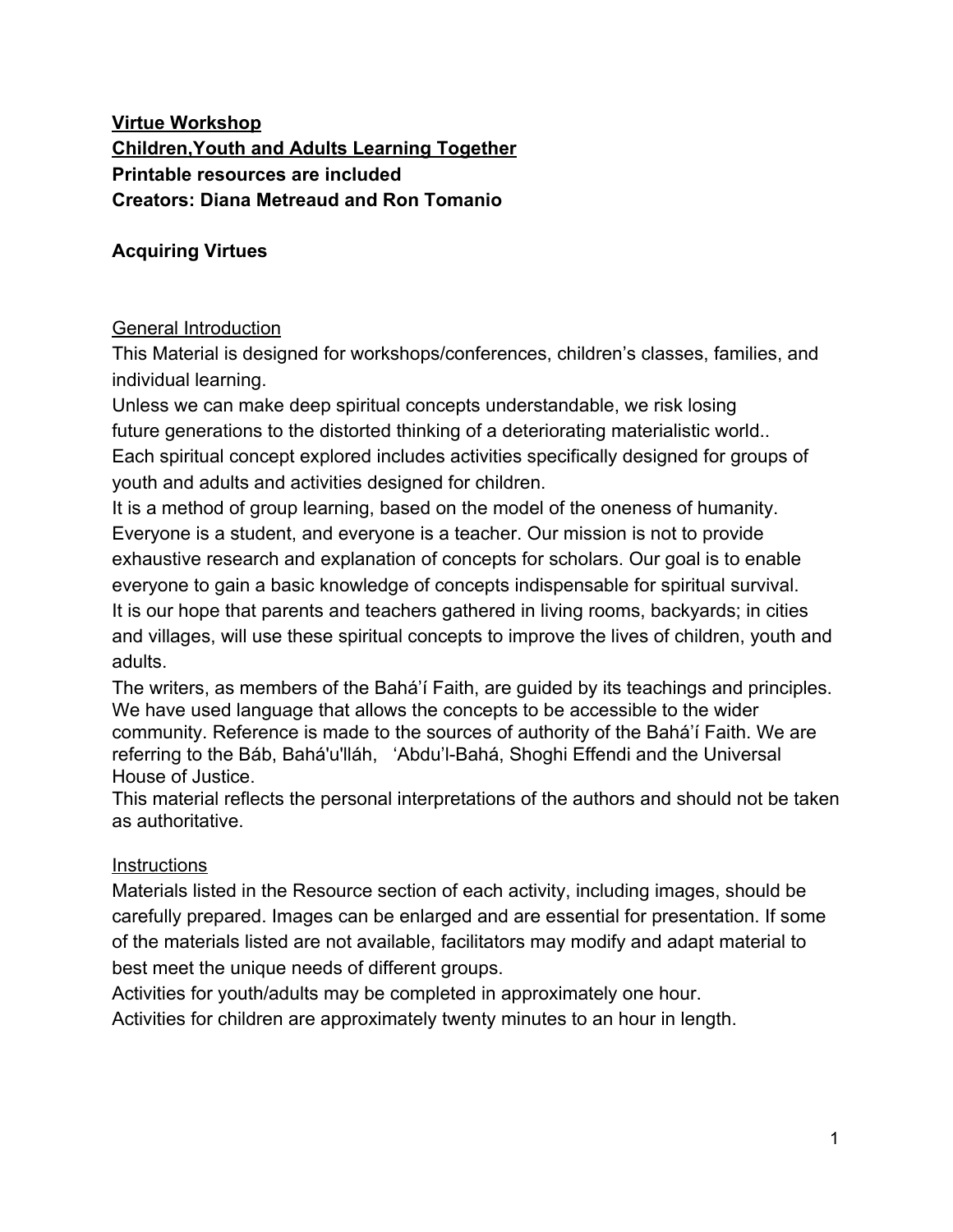#### **Adult Activity 1**

Document with text to be read aloud by participants. Facilitator may choose to use a projector.

#### **Materials in Resource Section**

**Facilitator says:** The attributes of God flow from God through the Prophets of God and then to mankind, bringing new life to all of humanity. It does seem to be the case that one attribute, in each era, assumes a dominant role in sustaining personal relationships and the restructuring of society. In the Christian era, the focus of Christ's message was the critical need for unconditional love between individuals. It appears that the virtue of justice will assume that same role in the Bahá'í era. Bahá'u'lláh clearly states:

#### **"The best beloved of all things in my sight is justice."**

Bahá'í Reference Library: *The Hidden Words:* Part One: From the Arabic: 2

Many of the problems we have in our relationships is that someone believes they have been treated unjustly. Our souls know that everyone deserves to be treated in a just manner. The source of this awareness originates from the Manifestation of God. **"The best beloved of all things in my sight is justice."** We can feel it in our entire being, when we have been treated unjustly.

Just as all physical life cannot long survive without water, our spiritual life cannot long survive without love. This means that our relationships cannot survive without love. But love is also in a web-like relationship with all the other attributes of God. Our relationships are held in a delicate balance by the cohesive presence of the attribute of justice.

Dr. William Hatcher makes the point in his book, *Love, Power and Justice,* that love is the indispensable power that creates a relationship, but love cannot long survive in an unjust relationship. If you value love, then you must value justice to the same degree or you will lose both indispensable spiritual qualities.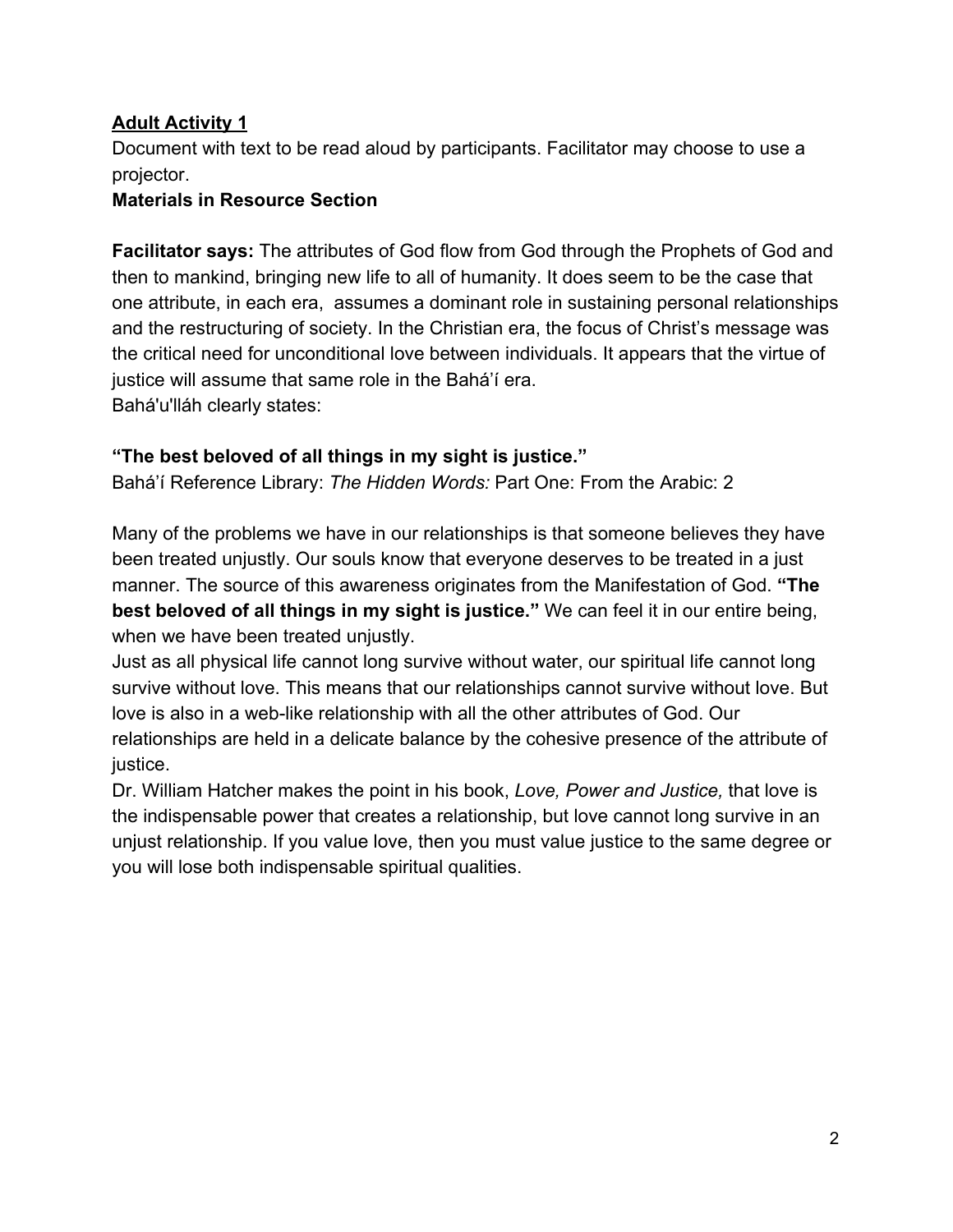**Facilitator shares Image A** with participants:



**Facilitator says:** For the purposes of this exercise we are asking you to visualize that all the infinite attributes of God flow through the filter of justice before they enter their eventual home -- the human heart. In this day, all virtues are subtly affected by the virtue of justice.

Individuals are constantly trying to create their version of what a just relationship should look like. Without the Guidance of the Prophet of God for the age in which we live, we will try to make others live by our own fallible version of justice. The problem is that the other person is also trying to do the same thing and there will be an inevitable clash.The heart of many relationship problems is the belief by one or both parties that they have been treated unjustly. We would do better by trying to resolve all conflicts through respectful consultation.

We are going to consider the descriptions of 27 virtues included in a list published by the Families of Character Organization. Bahá'ís and other religious groups would commonly label virtues as attributes of God. The list is endless, because virtues are qualities that all human beings potentially possess.

<https://www.familiesofcharacter.com/devblog10809/2018/3/21/what-are-the-40-virtues-full-list>

**Facilitator asks participants in turn:** to read the definitions of virtues on the list.

**Participants respond**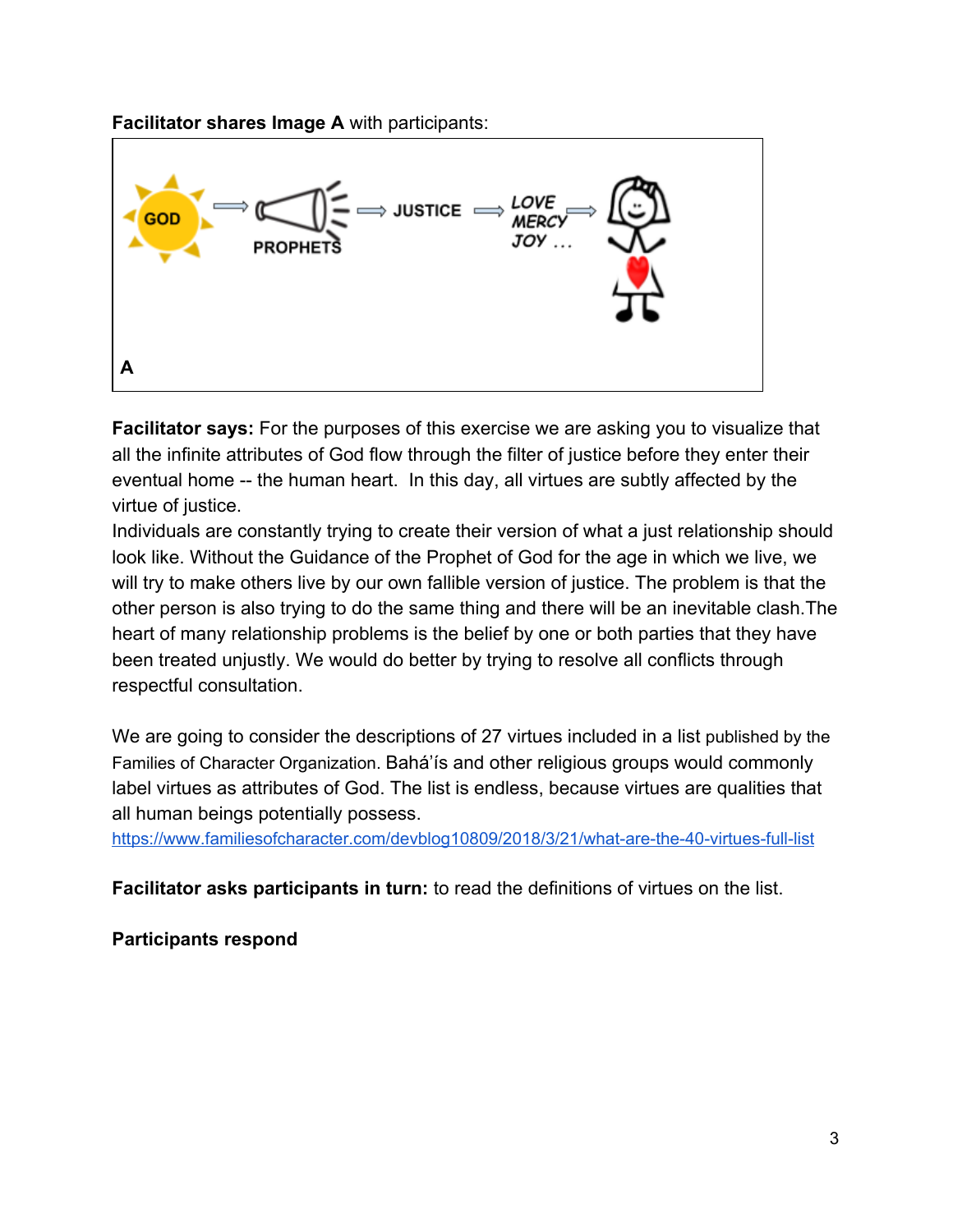**Justice: giving to others what they are rightly due [and only accepting from others what I am rightly due]**

**Orderliness: achieving our goals by doing the things we should do, when we should do them, and how we should do them. This is also involved with keeping oneself physically clean and neat and one's belongings in good order.**

**Fortitude: the courage to stand up for what is right, even in the face of pressure.**

**Prudence: the virtue that allows us to determine what's right and what's wrong and then act accordingly. Prudence could also be called wisdom.**

**Assertiveness: achieving goals by setting appropriate boundaries, asking for help when we need it, and being confident and positive about our abilities.**

**Purposefulness: having a vision, clear focus, and concentration on goals.**

**Modesty: purity of heart in action, especially in regards to dress and speech.**

**Peacefulness: having a sense of inner calm, no matter what is happening around you.**

**Service: being helpful to the entire family of man. This can also be called beneficence, which means helping the greater community for the common good.**

**Clemency: handling disobedience, poor choices, and disputes in a reasonable and consistent manner by not being too strict, but not being too lax either.**

**Good Counsel: seeking advice from a reasonable person.**

**Responsibility: fulfilling one's just duties; accepting the consequences of one's words and actions, intentional and unintentional.**

**Honesty: sincerity, openness, and truthfulness in one's works and actions.**

**Respect: recognizing the worth and dignity of every single human person.**

**Tolerance: allowing other people to have their opinions about non-essential things and accepting the preferences and ideas that are different from your without compromising your own beliefs.**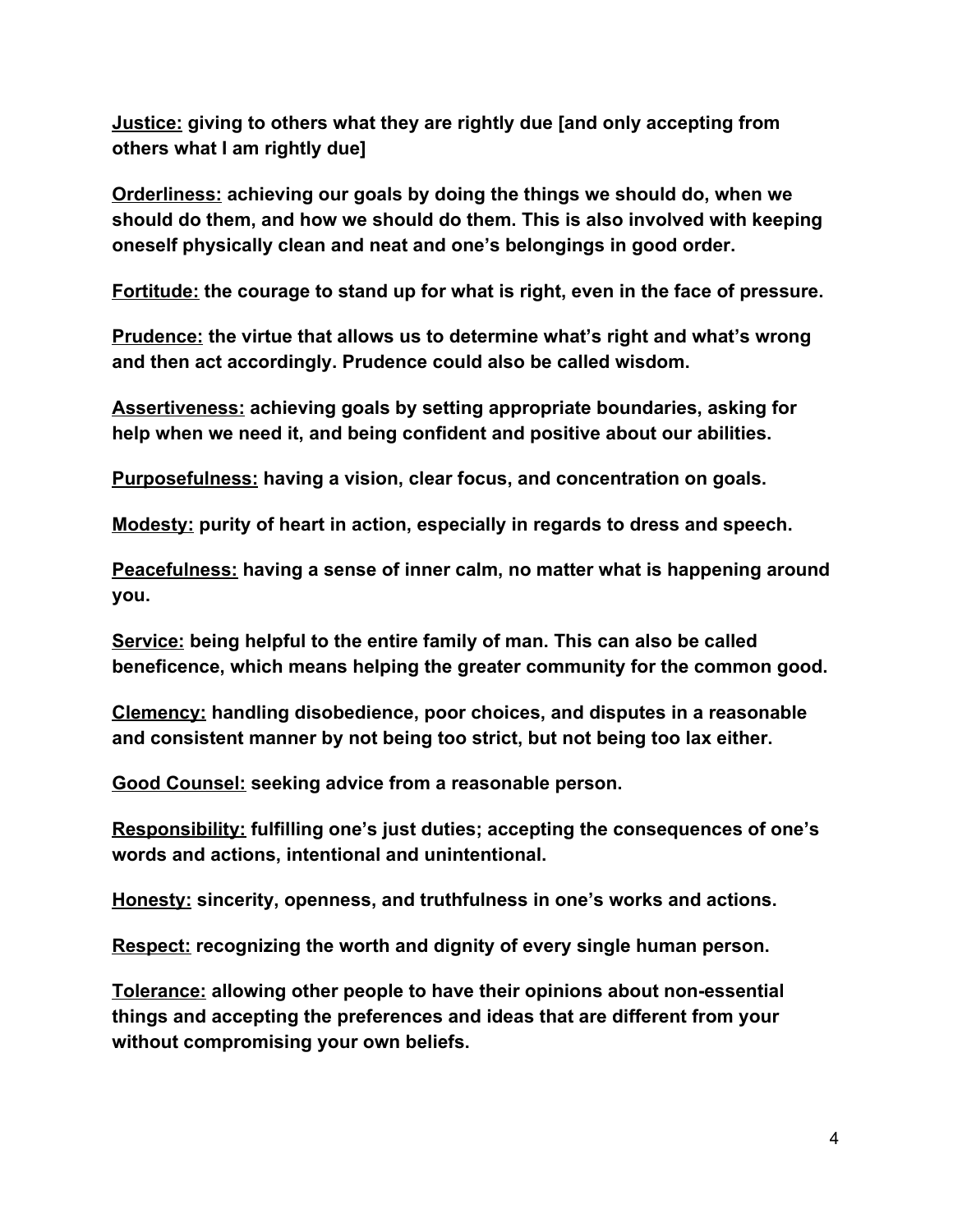**Perseverance: taking the steps necessary to carry out objectives in spite of difficulties.**

**Gratitude: having a thankful disposition of mind and heart.**

**Humility: having an awareness that all one's gifts come from God and appreciation for the gifts of others.**

**Obedience: assenting to rightful authority without hesitation or resistance.**

**Patience: remaining calm and not becoming annoyed when dealing with problems or difficult people. This could also mean paying attention to something for a long time without becoming bored or losing interest.**

**Truthfulness: acting in a way that inspires confidence and trust; being reliable.**

**Moderation: attention to balance in one's life.**

**Loyalty: accepting the bond implicit in relationships and defending the virtues upheld by Church, family, and country.**

**Courtesy: treating other people with respect, recognizing that all are made in God's image and likeness.**

**Sincerity: trustfulness in words and actions; honesty and enthusiasm toward others.**

**Prayerfulness: being still, listening, and being willing to talk to God as a friend.**

**Foresight: consideration of the consequences of one's action; thinking ahead.**

**Facilitator says:** Now, we will all complete an activity in which we will think about which of these 27 virtues we would consider critical in four different relationship groups.

#### **Facilitator distributes response sheets (two-sided, including description of 27 virtues) and pens/pencils to all participants**

**Facilitator says:** We will each look over the list of virtues -- spiritual qualities -- and each decide which five virtues would be indispensable to create healthy relationships in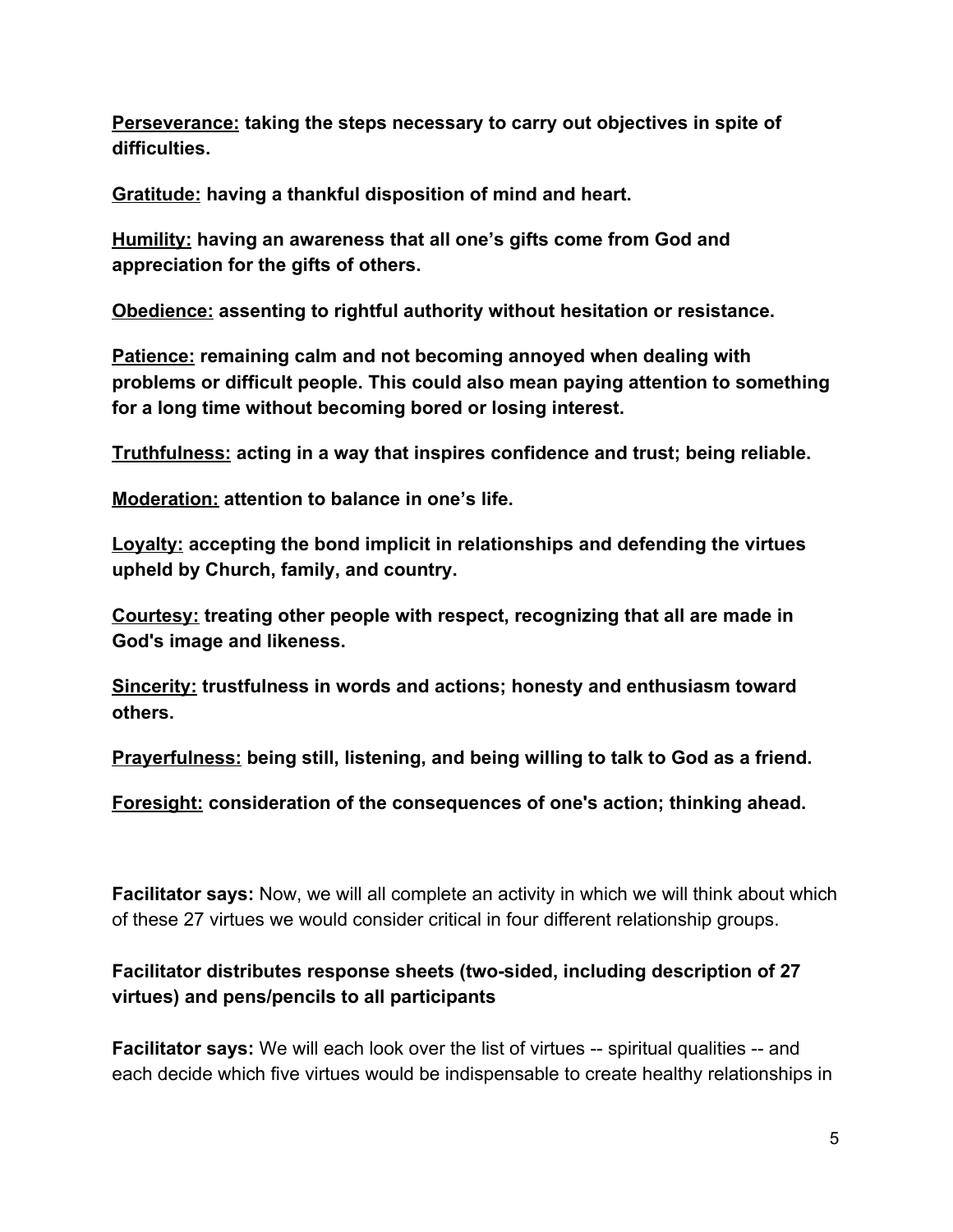different areas of our lives. Because of the supreme importance of the attribute of justice for Today's world, we have placed justice in the number one position. Let's take a few minutes to individually look over the virtues list and choose virtues for each category.

The choices and order of virtues may not, and probably should not, be the same in each type of relationship. For example, we may feel that some virtues are of primary importance in a relationship with co-workers, but a set of some different virtues is of primary importance in a family relationship.

| <b>Family</b><br>1 Justice  | <b>Workplace</b><br>1 Justice             |
|-----------------------------|-------------------------------------------|
| $\mathbf{2}$                | $\mathbf{2}$                              |
| $\mathbf{3}$                | 3                                         |
| 4                           | 4                                         |
| 5                           | 5                                         |
| $6\phantom{1}$              | 6                                         |
| <b>Friends</b><br>1 Justice | <b>Everyone in the World</b><br>1 Justice |
| $\mathbf{2}$                | $\mathbf{2}$                              |
| $\mathbf 3$                 | 3                                         |
| 4                           | 4                                         |
| 5                           | 5                                         |
| 6                           | 6                                         |

#### **Response sheet Image for facilitator reference: Spiritual Virtues Needed**

 **Allow up to 5 minutes** for individuals to complete the response sheet.

**Facilitator says:** Now let's divide into four smaller groups, to discuss with others what influenced our choices.

#### **Facilitator divides participants into four groups**

#### **Participants respond**

#### **Allow approximately 5 - 10 minutes for discussion**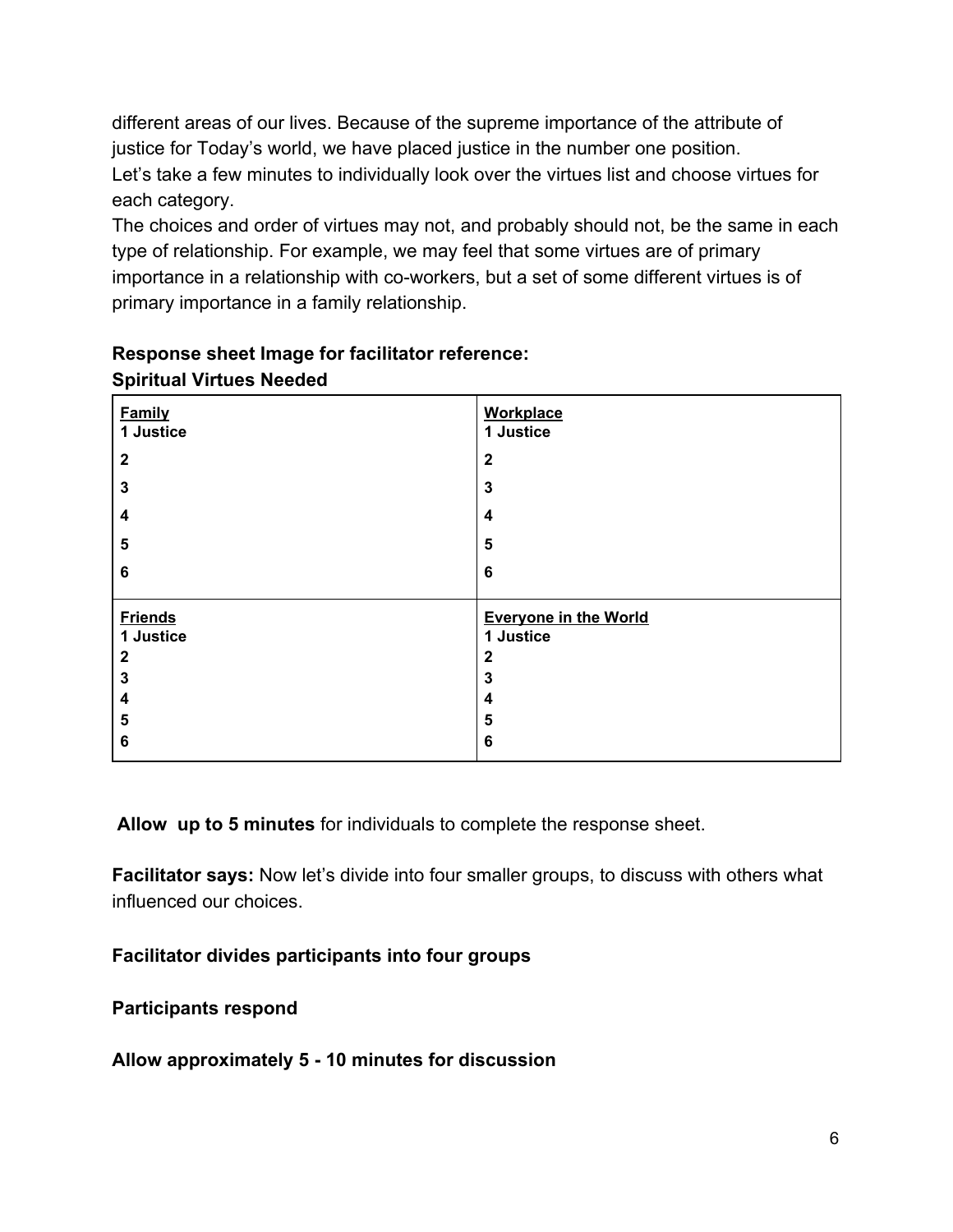**Facilitator says:** We can remain in our groups for now.

As a group, discuss these questions:

Were we surprised by the diversity and order of virtues chosen by other people in our group for each category? What do we think this means? What does this tell us about human individuality?

#### **Participants in groups respond -- Allow 3-5 minutes**

**Facilitator says:** Would anyone from any group like to share what they have learned about the concept of the oneness of humanity?

#### **Participants respond -- Allow 3-5 minutes**

**Facilitator's closing comments:** What we have learned from this exercise is that virtues are the key to healthy relationships. We are all unique, as witnessed by what we have just done. This uniqueness is demonstrated as we have all chosen different virtues that we believe are critical to the health of our relationships. We must always remain careful not to engage in blind imitation of past behavior. The virtues which were needed to sustain a healthy relationship yesterday, are not necessarily the same exact ones needed for today or for tomorrow. What stays the same, is that the virtue of justice must remain in the pre-eminent position. In an ever-changing world, it is important for us all to hold justice as a constant in every situation and in every relationship.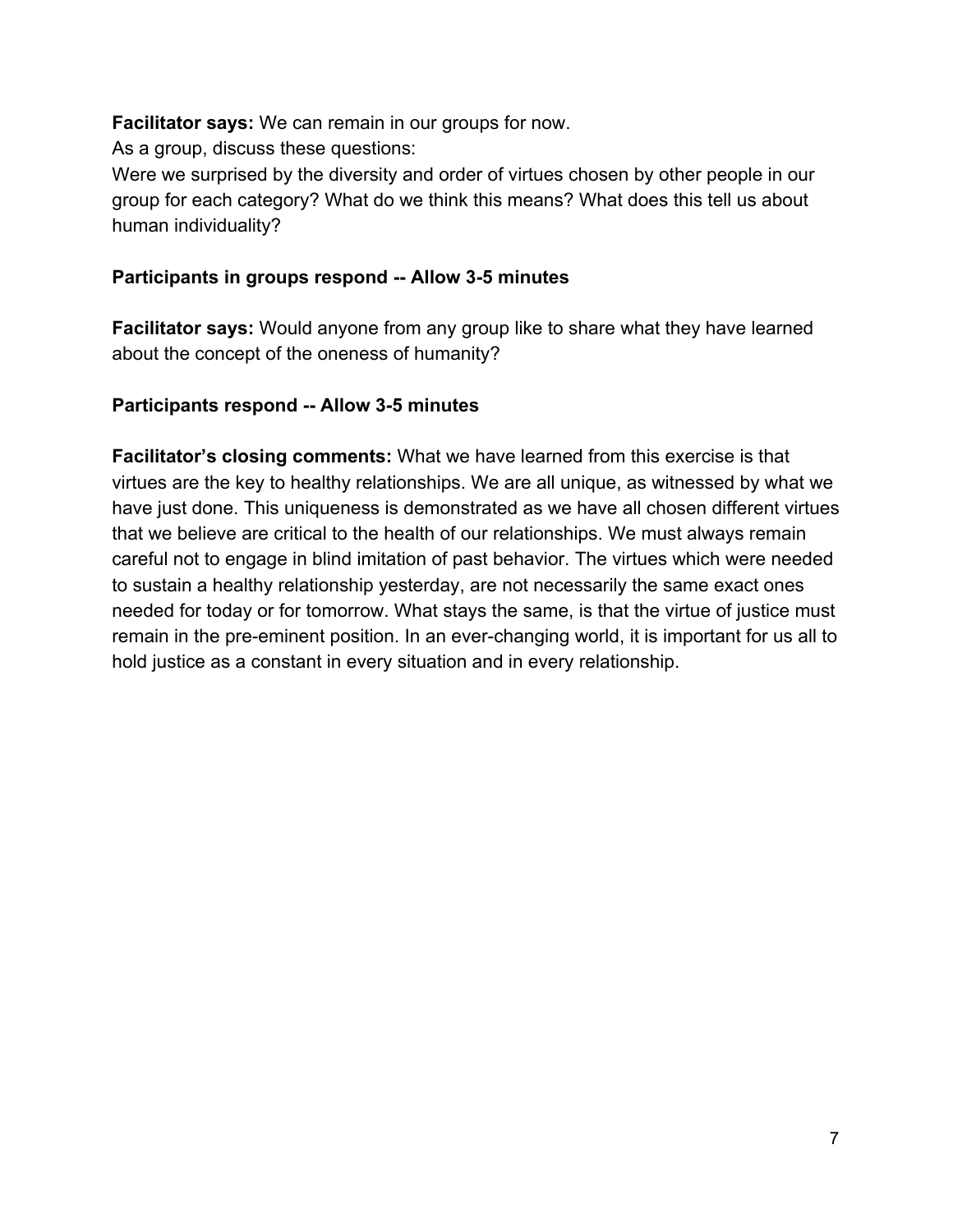#### **Adult Activity #2 The Many Facets of the Attribute of Love**

Document with text to be read aloud by participants. Facilitator may choose to use a projector.

Materials in Resource Section

**Facilitator asks a** participant to read the following in a loud voice:

#### **'Abdu'l-Bahá was asked: "What is the purpose of our lives? His response: "To acquire virtues".**

- 'Abdu'l-Bahá, Bahá'í Reference Library: *Paris Talks*: 55

**Facilitator says:** If the purpose of life is "to acquire virtues then what is the purpose of virtues?

**Facilitator asks** participant to read the following**:**

**The purpose of virtues is to improve our individual lives and our relationships. We become closer to someone when we discover what we have in common. We begin to see that we all love, we all forgive, as well as all the other spiritual qualities. We develop a relationship with God when we understand that God is the source of all the virtues we value so highly. Virtues don't exist in the abstract. Virtues must be put into action through the vehicle of acts of service. A relationship becomes sustainable when both parties engage in mutual acts of service generated by virtues.**

**Facilitator says:** A word of caution is needed. Always ask the inner question as to what virtues are needed to energize what acts of service. Don't blindly imitate what worked yesterday. We all change constantly. Blind imitation can siphon the life out of a relationship. We can only improve today's relationship -- not yesterday's and not tomorrow's.

The foundation of a spiritual relationship in this Day is justice, and justice is maintained in a relationship when the parties are willing to both **give** and **receive.** If we are only able to give acts of service and can't receive them, or vice-a-versa, then we have been unjust instead of just. We have created distance, instead of nearness between ourselves and others.

Our primary spiritual relationship is the relationship we have with God. This relationship becomes the foundation for all other relationships.The difficulty is that God is unknowable. But don't despair! We are able to learn more and more about the virtues of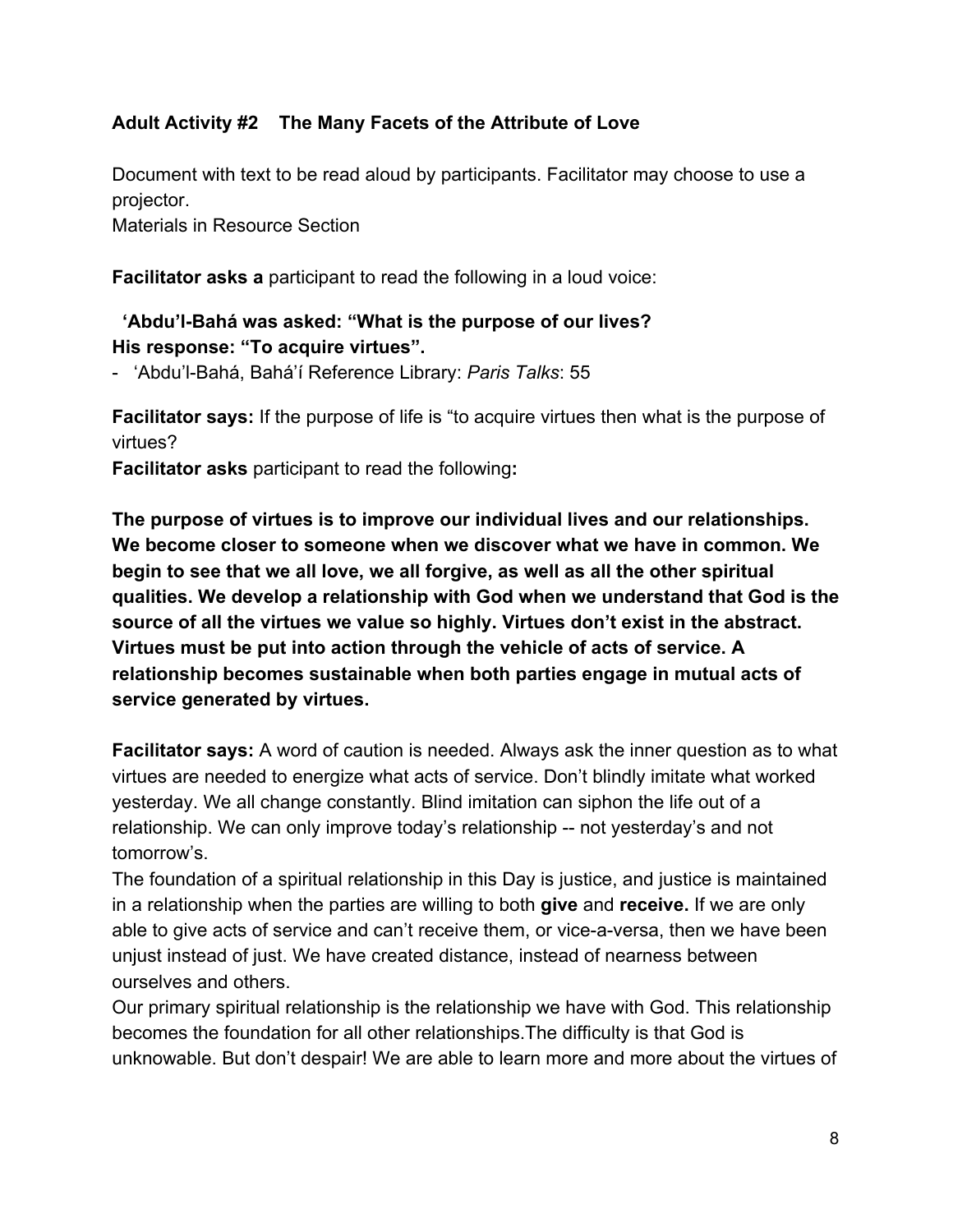God through our interactions with the Manifestations of God, 'Abdu'l-Baha and the virtues of other people.

**Facilitator says:** Would anyone like to briefly share with the group, a personal relationship or situation needing improvement? It is not necessary to use specific names.

#### **Participants respond - Allow 1- 2 minutes**

**Facilitator says:** We all can think of a relationship in our own personal lives which we would like to be more spiritual.

We will use two inner balance questions as a guide to transform our material relationships into spiritual relationships. A spiritual relationship is a relationship, based on justice and all the other attributes of God, in which both individuals are working to create a balance between their ability to give and their ability to receive. These two balance questions will help us develop the skill of creating balance between our ability to give and receive. Love, forgiveness and all the other virtues are merely pleasant sounds until they change our behavior. We change our behavior by exchanging genuine acts of service with each other.

For a couple of minutes, let's each think of a relationship which we would like to improve. We can think of specific virtues that would help improve our situation. To begin, let's first hear the two inner questions:

**Facilitator asks a** participant to read the following:

1. **At this moment, what is the virtue that I'm capable of giving that will**

**improve my relationship with this person?** 

- 
- 2. **At this moment, what is the virtue that I'm capable of receiving that can**

**improve my relationship with this person?** 

#### **Allow 2-3 minutes**

**Facilitator says:** Okay, now we have taken the first step. As a Chinese proverb says: "A trip of a thousand miles begins with one step."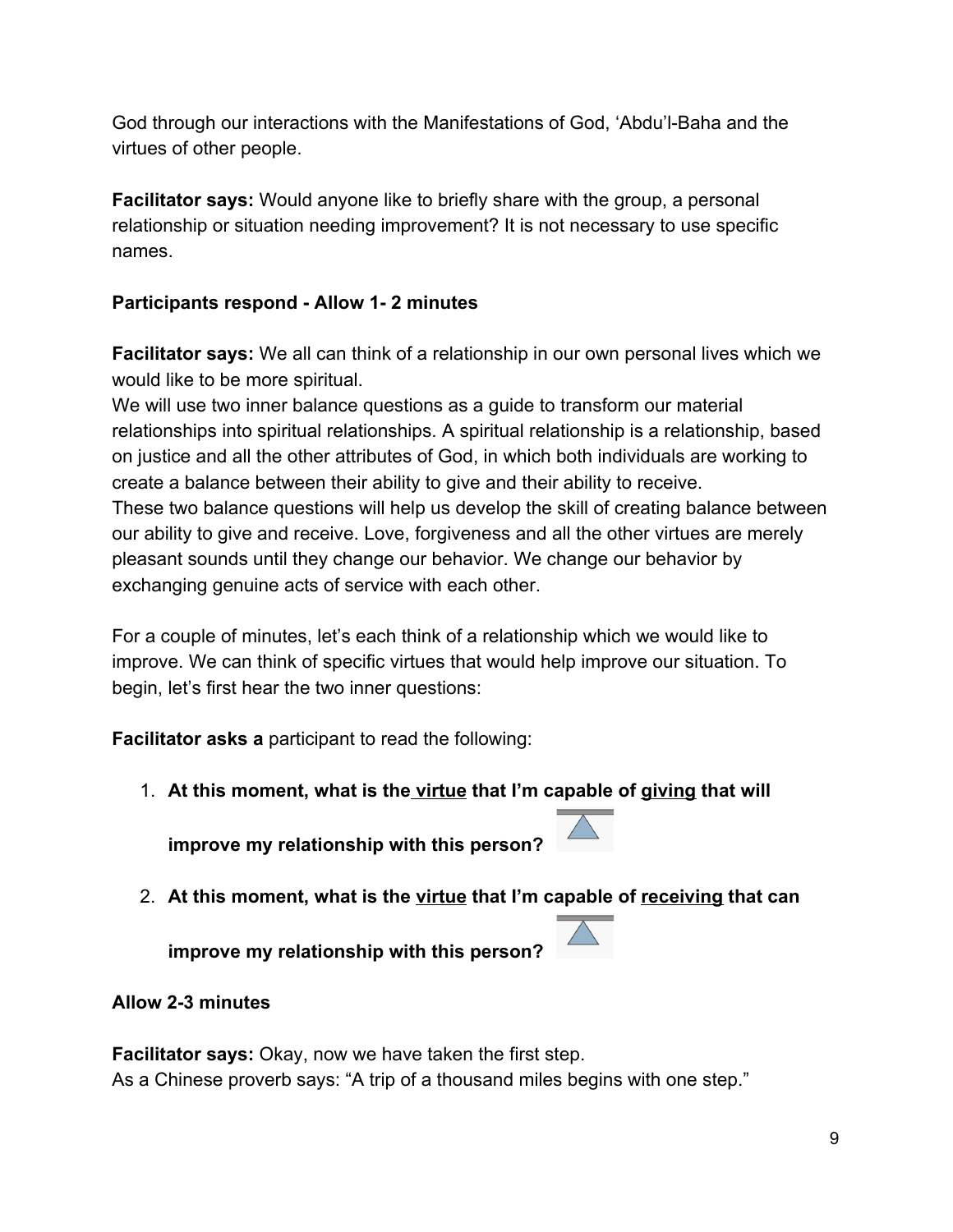Would anyone like to share a relationship that is challenging for them? Be careful not to use any names.

#### **Participants respond - Allow 2-3 minutes**

**Facilitator says:** What virtues can we suggest that would help to improve the relationship?

#### **Participants respond - Allow 2-3 minutes**

**Facilitator says:** Our spiritual nature is the only nature capable of creating a spiritual relationship. Our spiritual nature is animated by the spirit of faith. It is through the power of the spirit of faith that we are able to perceive spiritual virtues in ourselves and in other people.

**Facilitator places:** pile of square blocks on the table in front of the group. **If blocks are unavailable, present images only.**

**Facilitator shares Image A** with participants:



**Facilitator says:** This pile of blocks represents the infinite variety of virtues, given to each of us by God.

**Facilitator shares Image B** with participants:

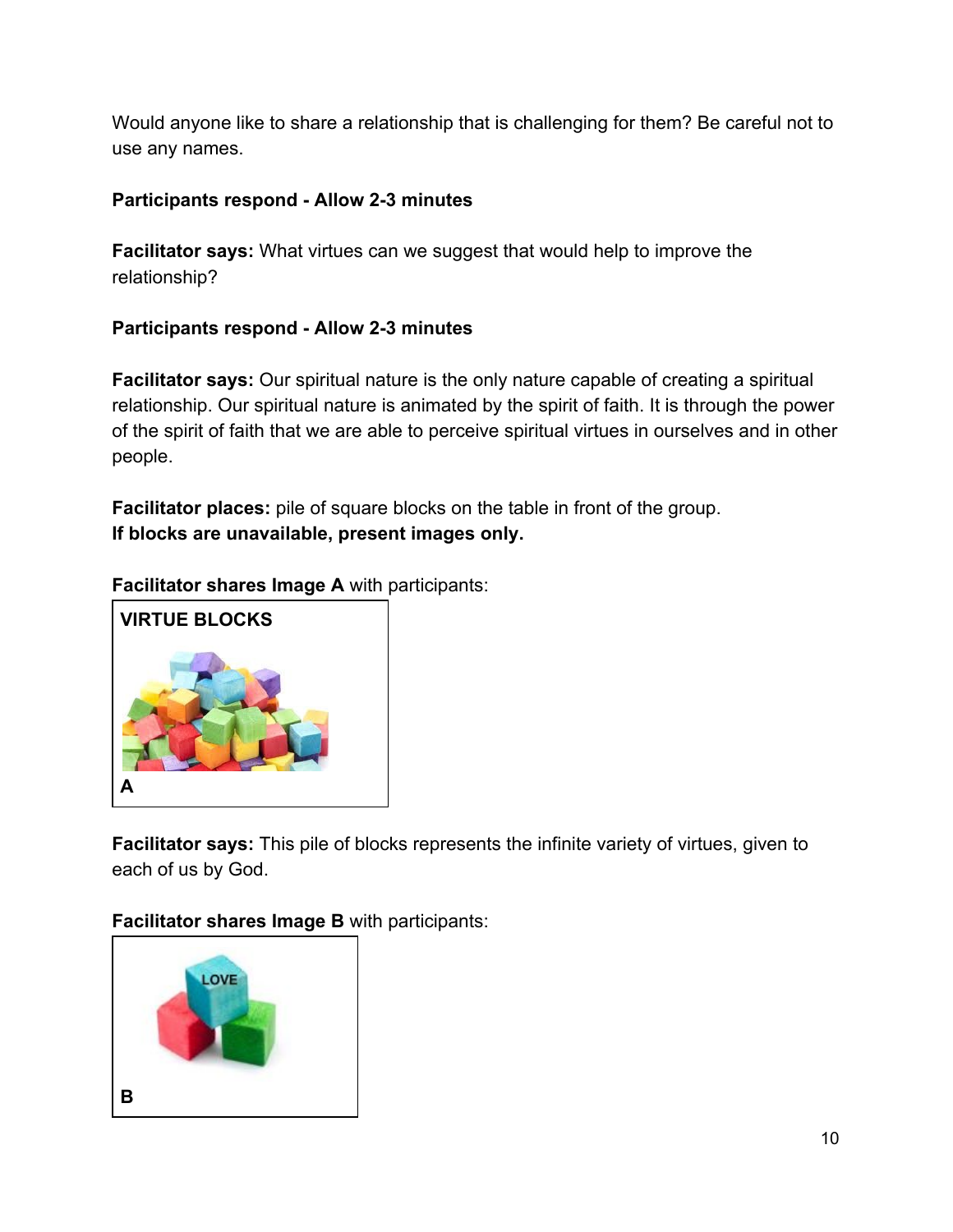**Facilitator says:** Each block represents a unique virtue we each possess, such as love, kindness, compassion, etc.

#### **Facilitator shares Image C** with participants:



#### **\*If using physical blocks:**

**Facilitator asks a participant:** Please select six virtue blocks from the pile of virtue blocks and proceed to build a virtue tower -- a tower of perfections.

#### **Participant responds**

**Facilitator says:** As you grow your virtue tower, does it become easier or more difficult as it grows in height?

#### **Participant responds that it becomes more difficult.**

**Facilitator says:** We may find that it becomes more difficult and challenging as our spiritual virtue tower grows inside of us. We come to realize that one size does not fit all.The way we express kindness to one person, is not how we should express kindness to another person. Each day our awareness is growing that everyone is unique. We realize that there is a unique way to express kindness to each individual. One size does not fit all. How I am kind to one person will not be effective with another.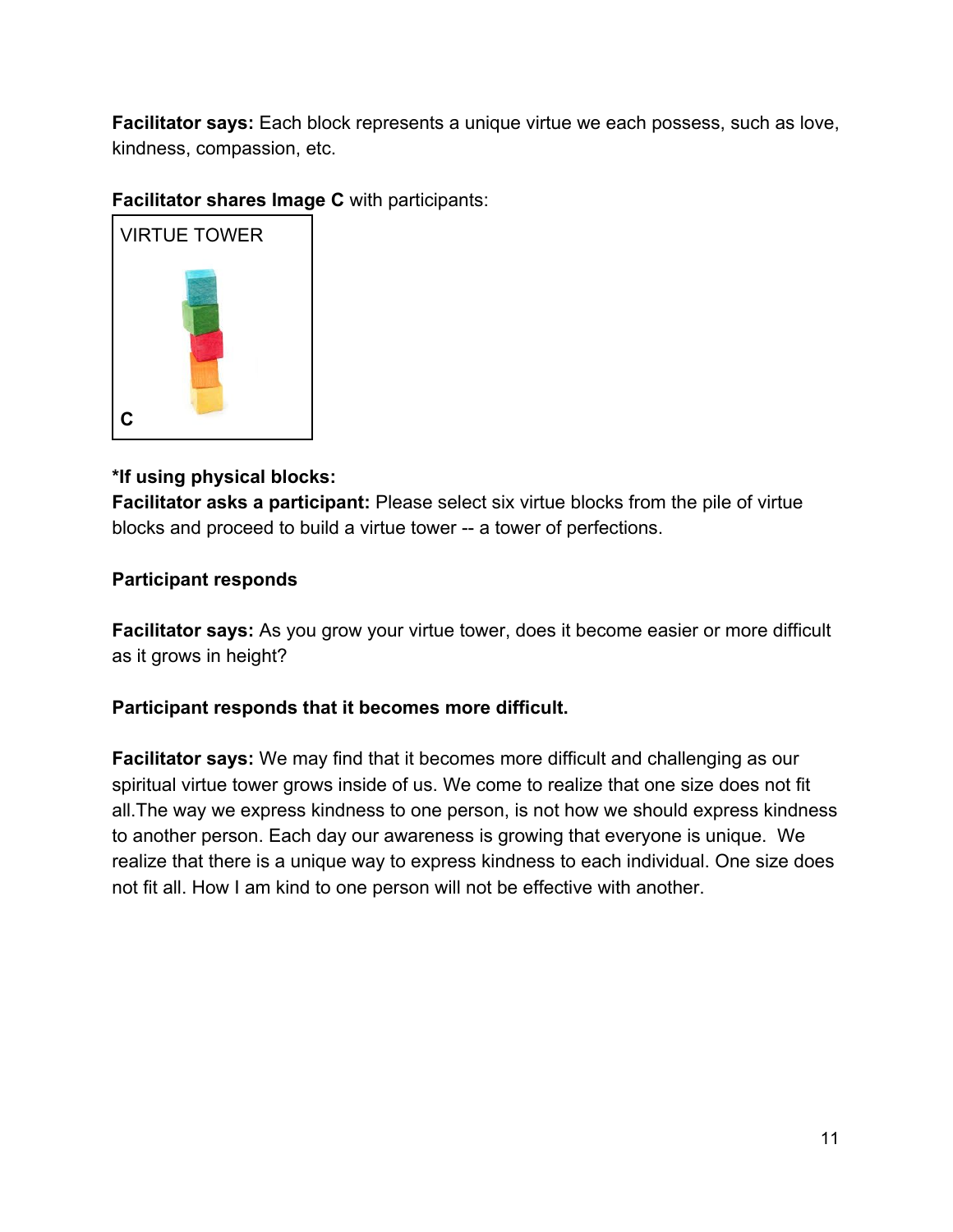#### **Facilitator shares Image D** with participants:



**Facilitator says**: Our higher, spiritual nature wants to develop spiritual relationships in which everyone grows in their capacity in learning how to give and receive. The foundation of all successful relationships is justice.

**Facilitator:** shares image **E** with participants:



**Facilitator asks:** participant to read the following in a loud voice:

**According to 'Abdu'l-Bahá, each individual needs to know that their purpose in life is to acquire virtues. It follows then that each relationship also needs to know that its purpose is to acquire virtues. A relationship has a life of its own. As we continue to add our personal virtue blocks to a growing relationship, we each become stronger and our relationship becomes stronger.**

**Facilitator closing comments:** When the foundation of a relationship is built on virtues, beginning with justice, the relationship will be strong. It will grow upward toward God forever. It is unjust to simply accept kindness from another person without returning kindness. We must both give and receive kindness and all of the other virtues of God. As we mature spiritually, we will become more and more sensitive to any imbalance in ourselves as to how we give and receive virtues.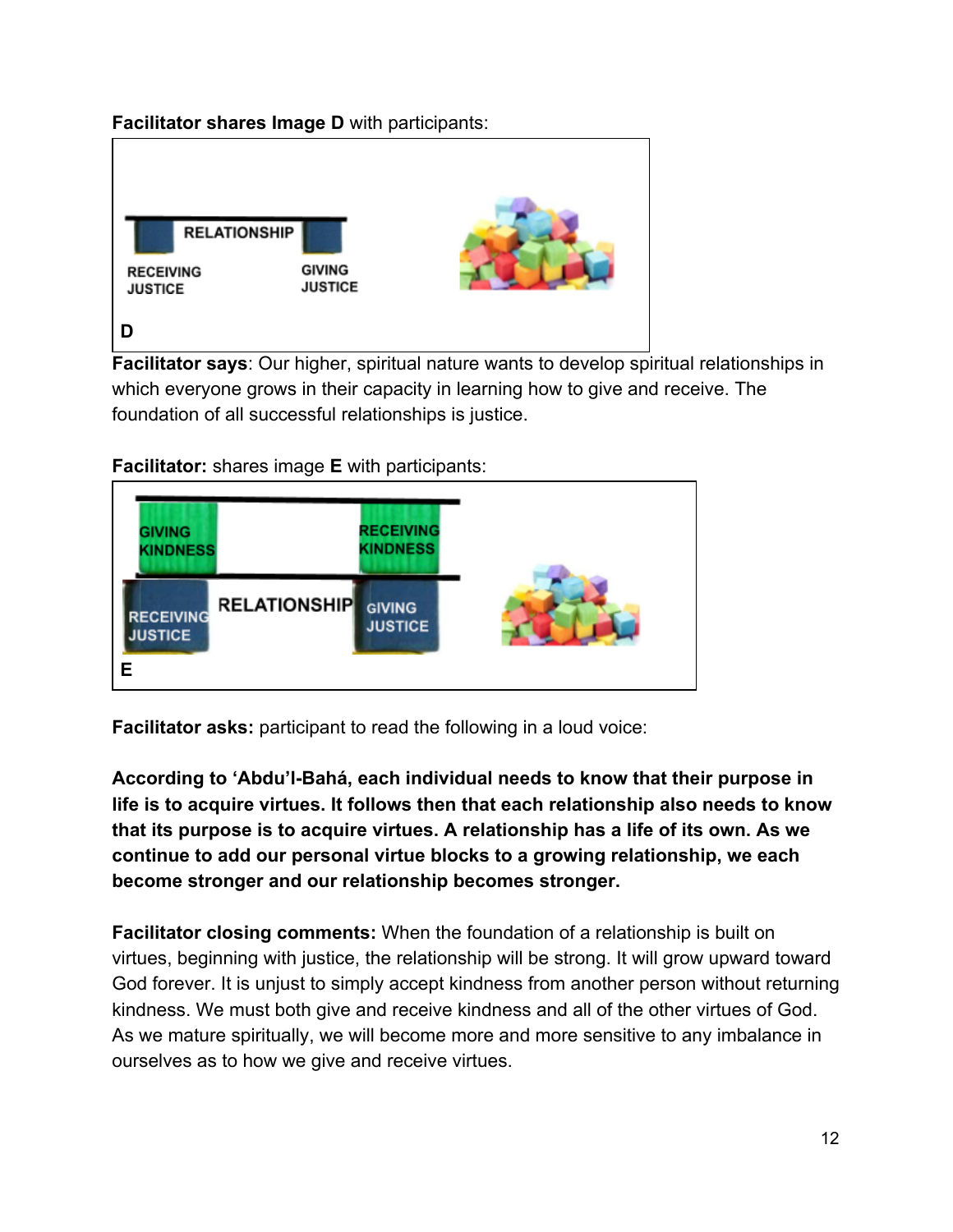**To the Facilitator and all participants:**

**The physical world has been created by God to teach us deep spiritual concepts. It is the hope of the creators of this activity that we all make the transition as quickly as possible, from being student participants, to being teachers, sharing these ideas with others. Spiritual concepts are the building blocks for an ever-progressing world civilization.**

**Please feel free to adapt this material to best meet the unique needs of different groups.**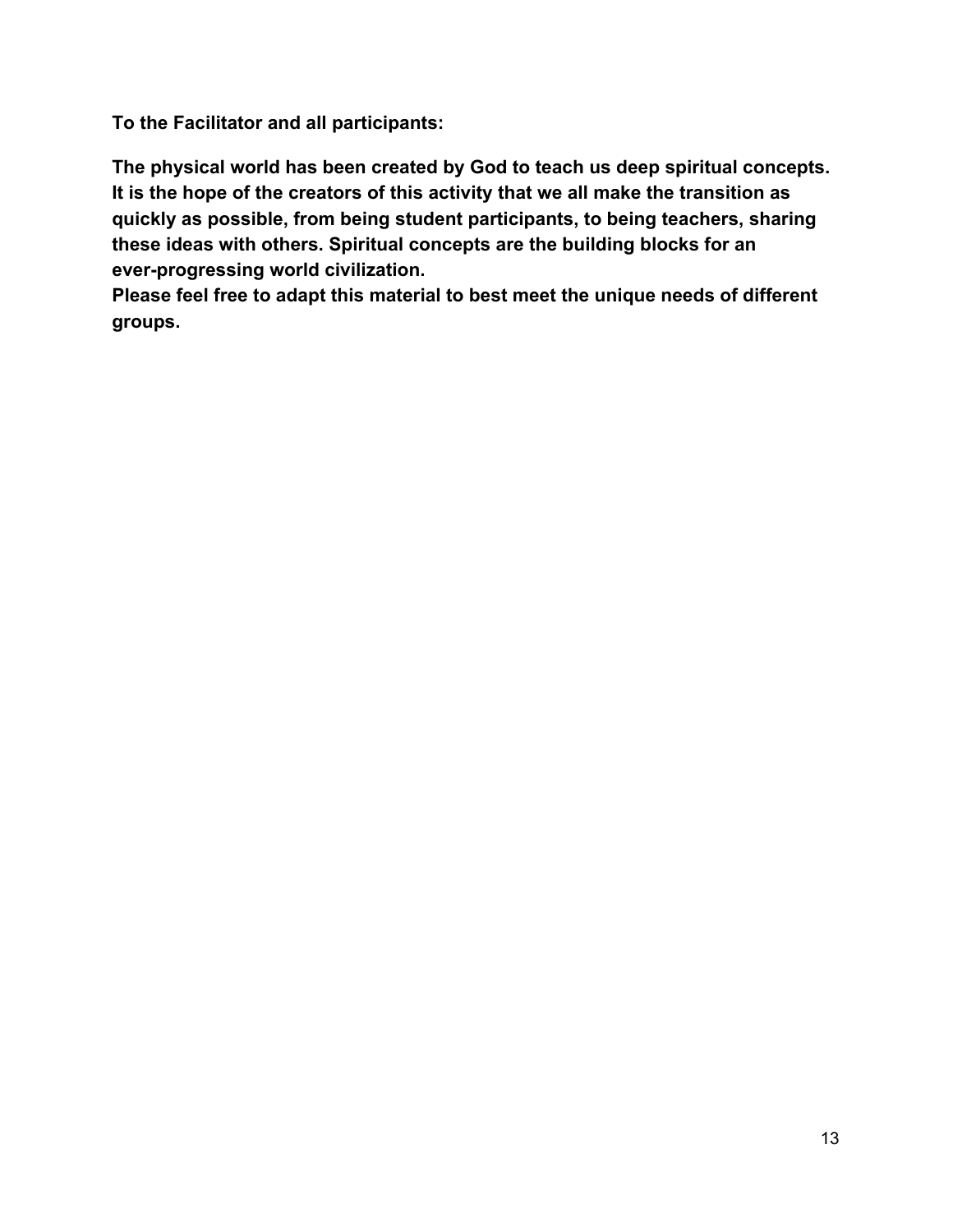#### **Adult Activity # 3**

Document with text to be read aloud by participants. Facilitator may choose to use a projector.

Materials in Resource Section

#### **Facilitator shares Image F** with participants:



**Facilitator says:** In the illustration, the lines of different lengths represent different life experiences in which we learn about love. Love is an attribute of God. We will never be able to understand love, or any other virtues, unless we put them into an act of service. The longer the length of the line the greater the degree of difficulty in giving and receiving our acts of service and the more important it is for our spiritual growth. Let's look at four scenarios in which the expression of love requires increasing courage and the ability to overcome fear. We will have scenario **L,** scenario **O**, scenario **V** and **E**, spelling out LOVE. The line next to the beginning letter of each scenario becomes increasingly longer, matching the increasing degree of complexity of each situation.

**Facilitator asks** participant to read the following in a loud voice:

**Scenario L \_\_\_\_\_\_\_\_\_\_**

**It is Monday morning and you always bring in a cup of coffee for a close friend who works in your department. This is an easy act of service.**

**Facilitator says:** Can anyone share a similar experience?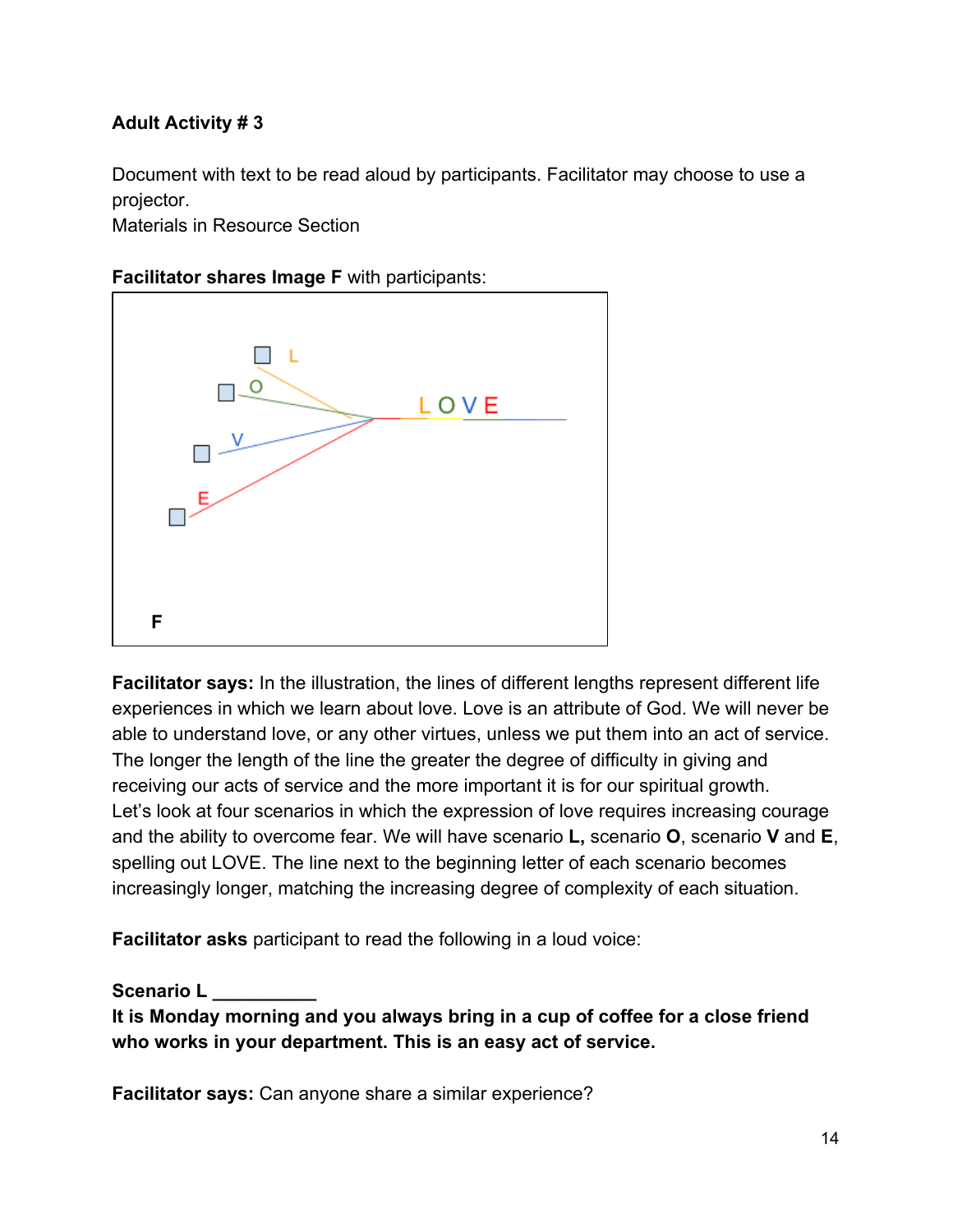#### **Participants respond**

**Facilitator asks** a participant to read the following in a loud voice:

**Scenario O \_\_\_\_\_\_\_\_\_\_\_\_\_\_\_\_\_\_\_**

**On Tuesday morning I bring in two cups of coffee to work. One for my close friend and one for someone I have wanted to become friends with, but was afraid they wouldn't like me.This act of service is a little more difficult.**

**Facilitator says:** Can anyone share a similar experience?

**Participants respond**

**Facilitator asks** a participant to read the following in a loud voice:

Scenario V

**On Wednesday morning I will begin a conversation with someone I usually ignore. I know this person would like to get to know me better, but I don't like interacting with new people. It always makes me very nervous. Again, this act of service is a little more difficult.**

**Facilitator says:** Can anyone share a similar experience?

**Participants respond**

**Facilitator asks** a participant to read the following in a loud voice:

Scenario E

**On Thursday morning, I will take the first baby steps to be kind to someone I know doesn't like me.This is something I really don't ever do. I have always been so afraid of rejection. This is a very difficult act of service.**

**Facilitator says:** Can anyone share a similar experience?

**Participants respond**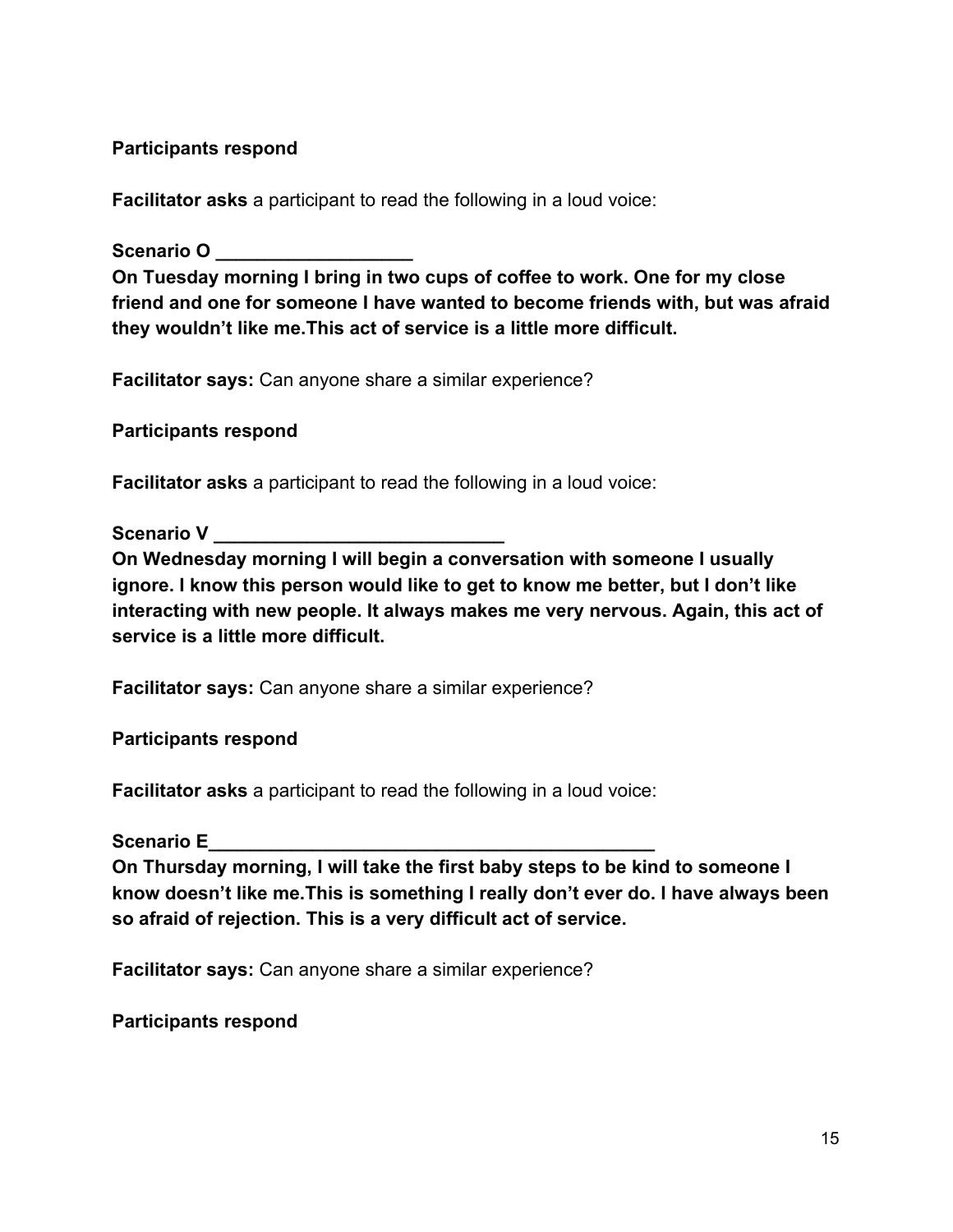**Facilitator says:** If we were going to the gym every day to strengthen our arms, would we, day after day and month after month, continue to lift only three kilos at a time? Would our arms get stronger?

Of course not. If we did the same acts of service we were comfortable with, we would not grow spiritually. We must continually challenge ourselves to do acts of service that are increasingly more complex --acts of service which require us to use virtues which we are not comfortable using. For example, if all my life, I have found it impossible to forgive other people, I will not choose the virtue of forgiveness to generate my acts of service. If I don't use forgiveness to motivate any of my acts of service, it will be like going to the gym and choosing to lift weights with only my right arm.

If we think that we can prevent change, we are mistaken. Change is inevitable.

**Facilitator asks:** Would anyone like to share their reflections?

#### **Participants respond - Allow 3-5 minutes**

**Closing comments: L**ove, like all virtues, is not one dimensional. We need to have the full range of human experience to learn the meaning of any virtue. If we don't, all that we will be learning about is fear and not faith. There are many paths, many experiences, many ways of learning about love. The goal is not to let fear prevent us from leaving our comfort zone. If fear wins, we will only repeat acts of service that are easy for us and that we are comfortable with. We will end up leading lives of blind imitation.

 **Blind imitation will drastically limit our life experiences.**

**To the Facilitator and all participants:**

**The physical world has been created by God to teach us deep spiritual concepts. It is the hope of the creators of this activity that we all make the transition as quickly as possible, from being student participants, to being teachers, sharing these ideas with others. Spiritual concepts are the building blocks for an ever-progressing world civilization.**

**Please feel free to adapt this material to best meet the unique needs of different groups.**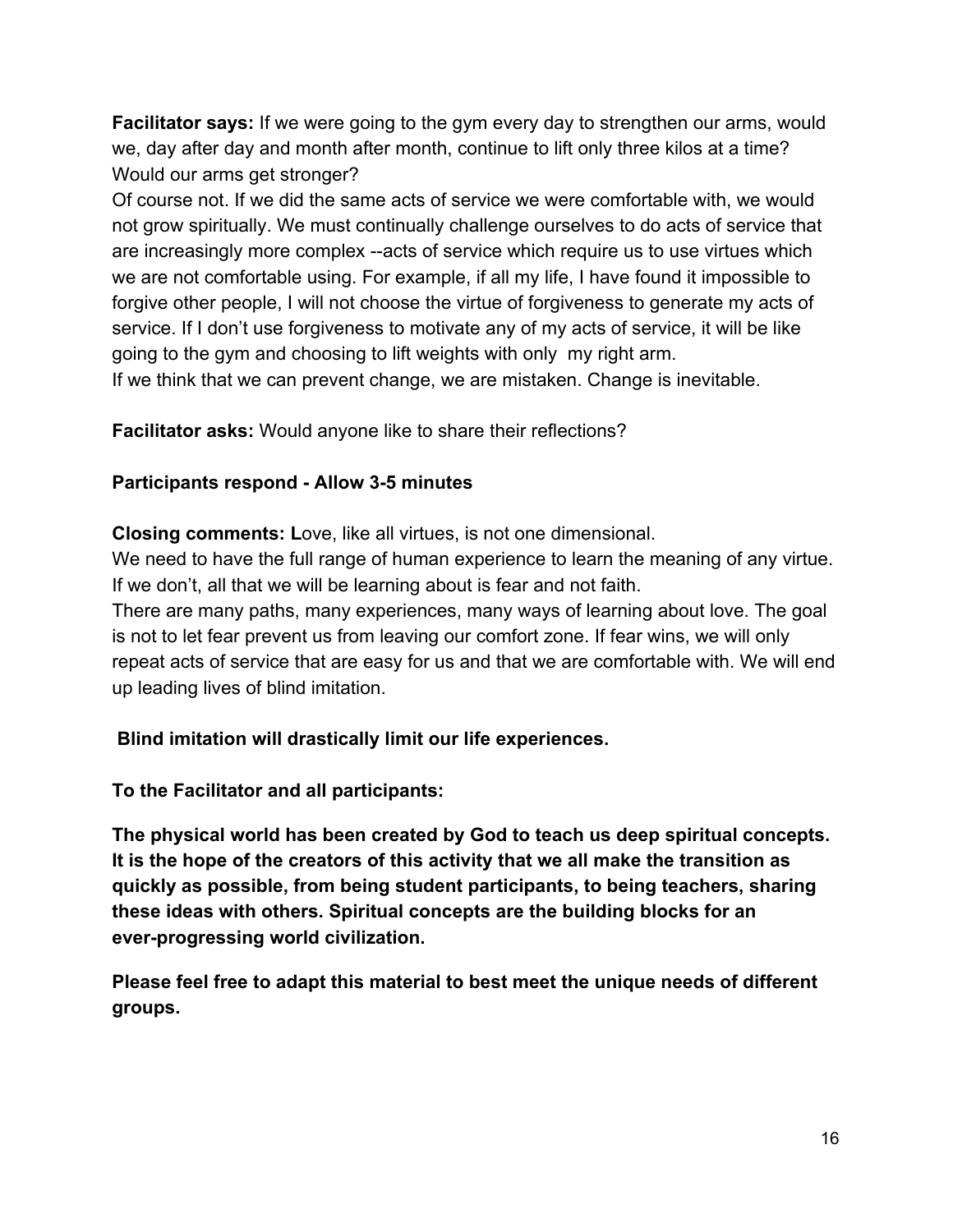#### **Children's Activity # 1 THE MANY FACETS OF THE ATTRIBUTE OF LOVE**

Document with text to be read aloud by participants. Facilitator may choose to use a projector.

Materials in Resource Section

#### **Set Up:**

**Facilitator: set out the four cardboard squares in a row at a distance from participants. Each cardboard square will mark the beginning of one path. All four paths which will be made during activity will have one common ending point, merging into one path of Love (as pictured in image F).**



**Facilitator shares** Image **F** with participants:

**Facilitator says:** We learn what love means through many different ways. All that happens to us -- happy and sad times -- are part of love. All our experiences are like paths that help us learn more about love. As we go on these paths, we can learn different ways of sharing our love with other people.

We will play a game. We are going to make four paths that will each be a path of love. All four paths will connect at the end.

We will make our first path with our set of 4 orange circles. We will take turns placing the circles on the first path.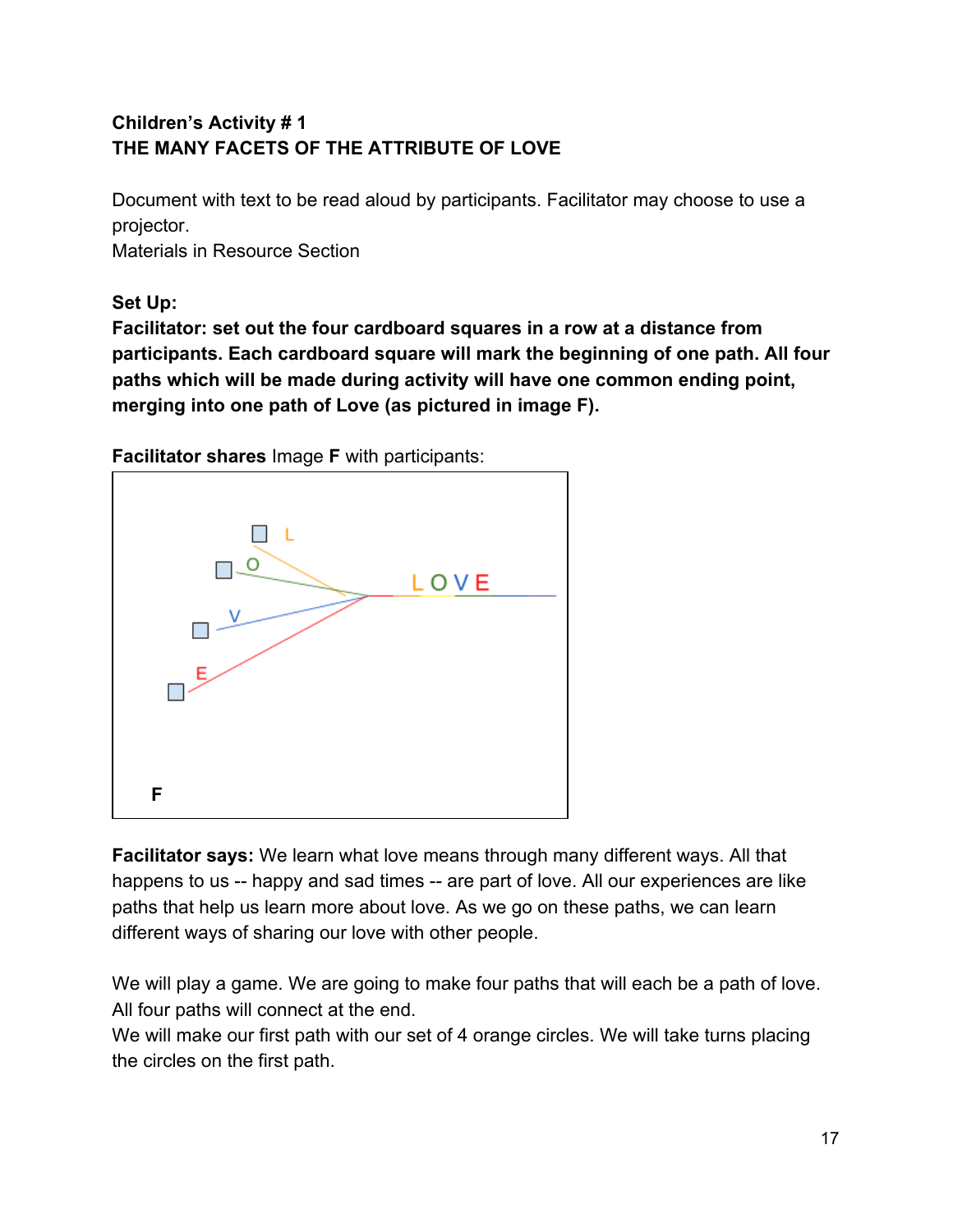We will think about different situations. For each one, we will have to think about what shows love. When we decide what shows love, we will add a circle to the path.

**Note to Facilitator:** The Scenarios - specific scenarios, tailored to the needs and ages of individuals or groups may be created and used in place of those given here.

**Facilitator says:** Let's begin by making our orange path. We will read some situations in which it will be very easy to feel happiness and how to show love.

#### **Facilitator chooses a participant and gives him/her an orange circle.**

**Facilitator says:** Orange Situation # 1: I am at a farm on a class trip. My friends from class are with me. What shows love in this situation?

#### **Participant responds to the question and places the first circle on the floor to start the orange path.**

**Facilitator chooses a participant and gives him/her an orange circle.**

**Facilitator says:** Orange Situation: # 2: I am on my way to visit my grandparents with my family. What shows love in this situation?

#### **Participant responds and places the next orange circle on the path.**

#### **Facilitator chooses a participant and gives him/her an orange circle.**

**Facilitator says:** Orange Situation: # 3: I am at a swimming party for my friend's birthday. What shows love in this situation?

#### **Participant responds and places the next orange circle on the path.**

#### **Facilitator chooses a participant and gives him/her an orange circle.**

#### **Facilitator says:** Orange Situation: # 4

I am at the ice cream shop choosing flavors for my ice cream sundae. I am buying one for my friend too.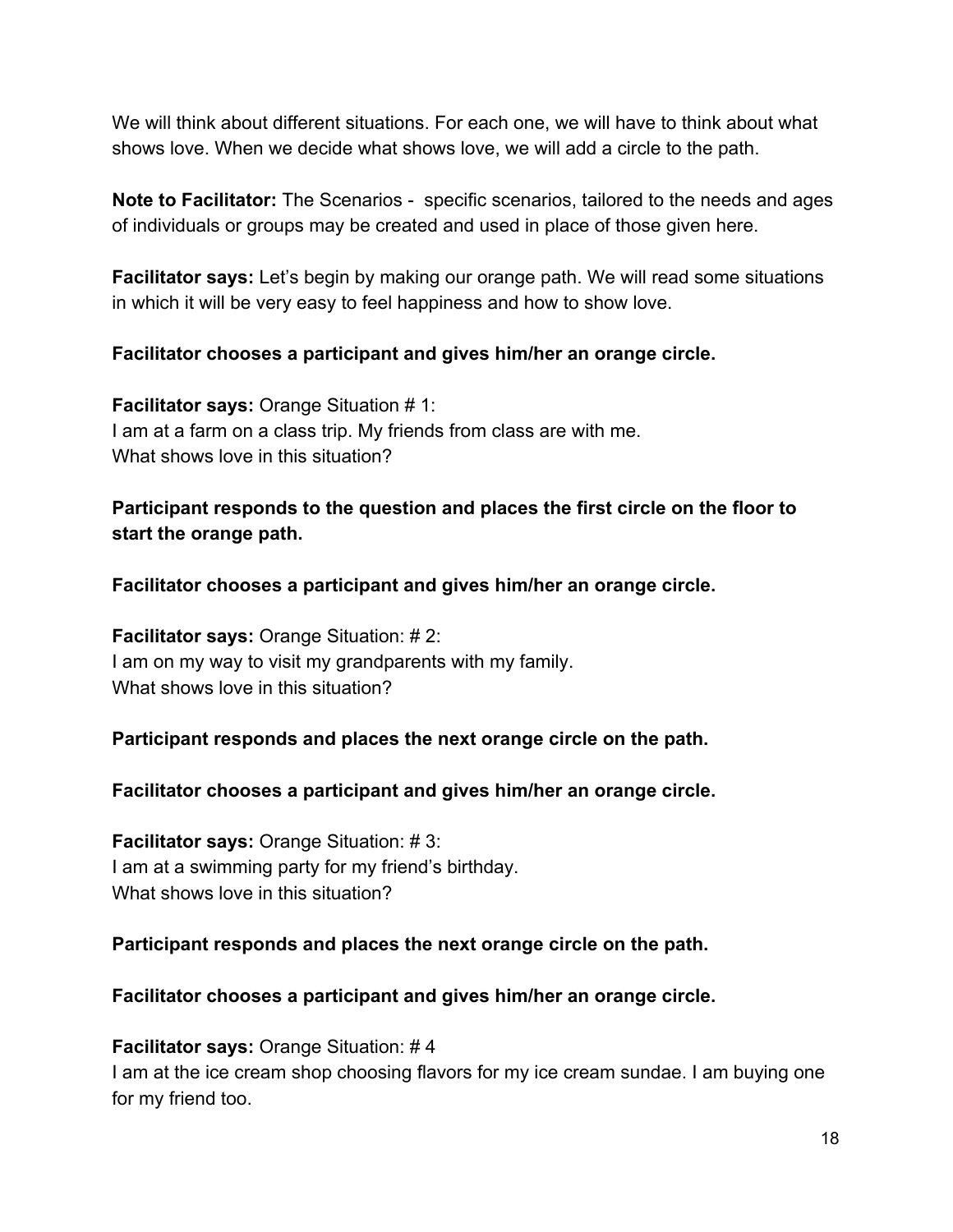What shows love in this situation?

#### **Participant responds and places the last orange circle on the orange path.**

**Facilitator says:** Please remove the letter **L** from this last orange circle. Place it on the first square in the row of four squares. **Participant responds**

**Facilitator says:** These first four situations that we have read have all been simple happy situations in which it is easy to feel love and show love to others.

Now we will make our green path. As we read the next set of situations we will have to make a choice. We will choose which is the best way to show love.

#### **Facilitator chooses a participant and gives him/her a green circle.**

**Facilitator says:** Green: Situation # 1 I have just one cookie left and my friend just arrived.

Choice #1 I am going swallow it in one gulp, before she realizes that I have a cookie.

Choice #2 I break the cookie in half and give her a piece.

Which choice is the best way to learn about love and show love to others and why?

**Participant responds to the question and places the first green circle on the floor to start the green path.**

**Facilitator chooses a participant and gives him/her a green circle.**

**Facilitator says:** Green: Situation # 2 I wish I were just one inch taller. Then I could go on the rides that the bigger kids go on at the fair.

Choice #1 I am going to go to the shoe store and buy the highest shoes I can find to wear to the fair.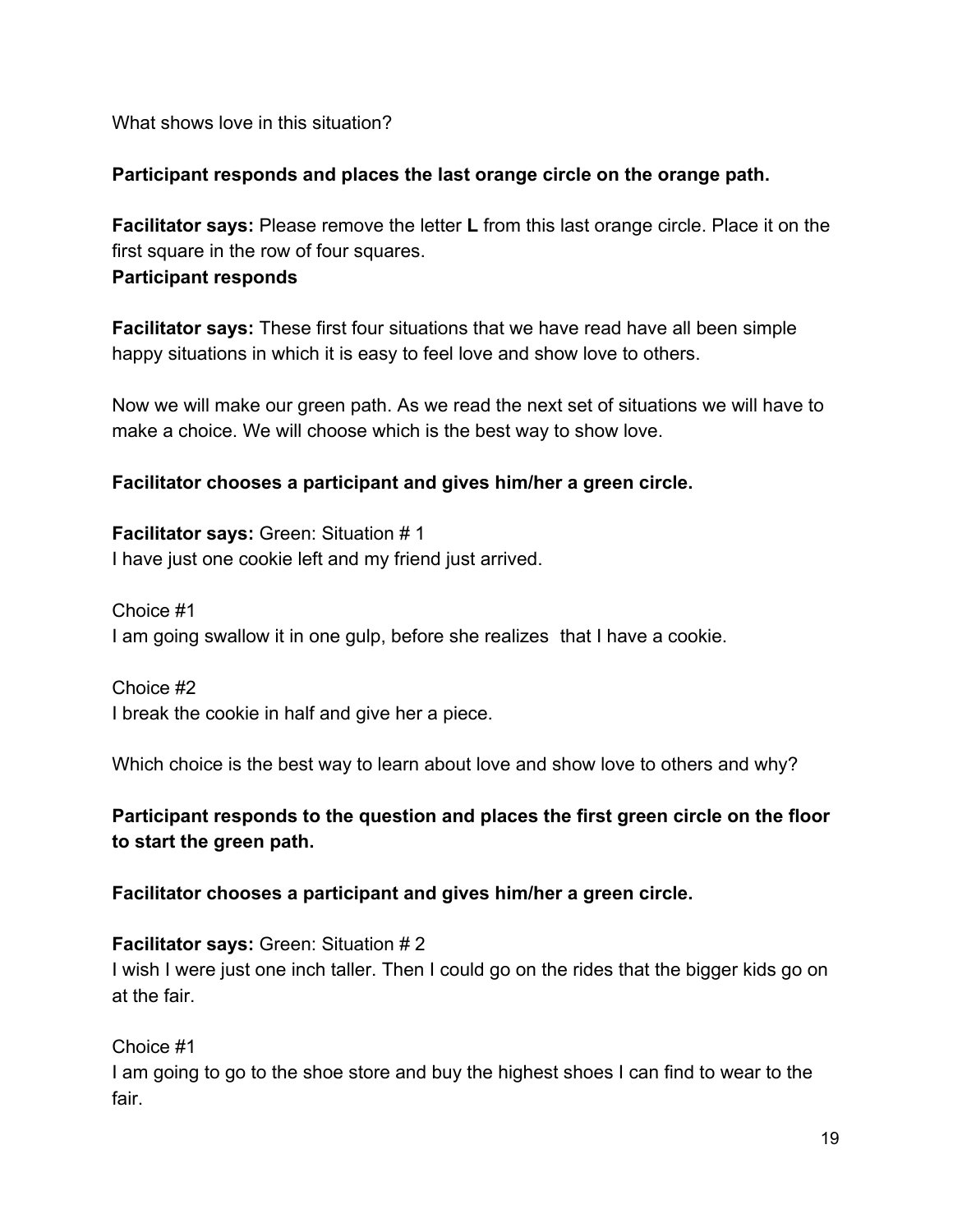#### Choice #2 I will look forward to next year when I will be tall enough.

Which choice is the best way to learn about love and show love to others and why?

#### **Participant responds to the question and places the next green circle on the floor to continue the green path**.

**Facilitator chooses a participant and gives him/her a green circle.**

**Facilitator says:** Green: Situation # 3 - My new friend asked me to play outside, but my mom said I have to clean my room and wash all the dishes first.

Choice #1 I will get a box and put the dirty dishes and my clothes in it and hide it in my closet.

Choice #2 I finish my chores with a smile. Then I play with my friend.

Which choice is the best way to learn about love and show love to others and why?

#### **Participant responds to the question and places the next green circle on the floor to continue the green path**.

#### **Facilitator chooses a participant and gives him/her a green circle.**

**Facilitator says:** Green: Situation # 4 T.V. time is over and I have to turn off the T. V.

Choice #1 I will hold my breath and stamp my feet.

Choice #2 I will turn off the T.V. right away and I won't get angry.

Which choice is the best way to learn about love and show love to others and why?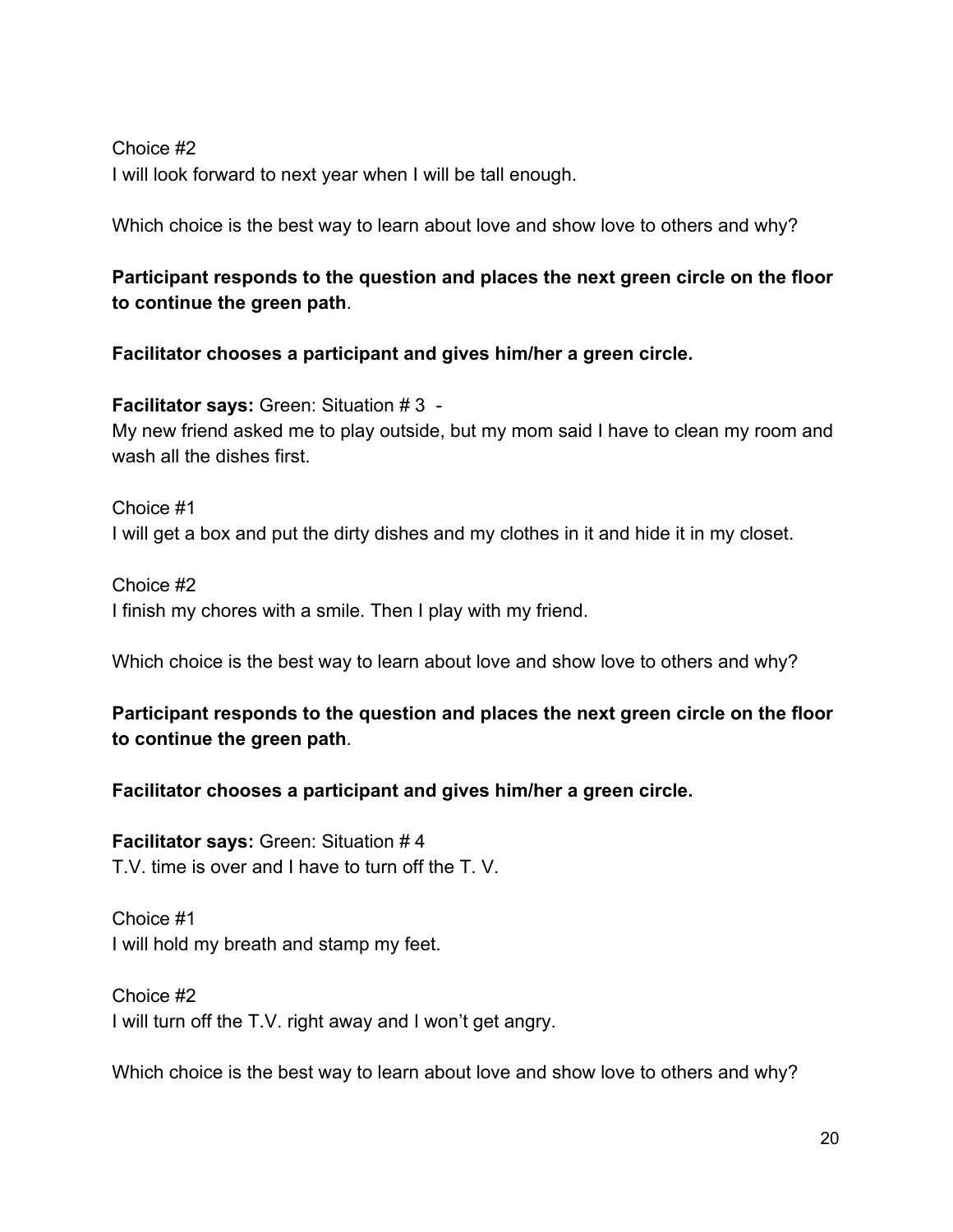**Participant responds to the question and places the last green circle on the floor to end the green path.**

**Facilitator says:** Please remove the letter **O** from this last green circle. Place it on the second square of the row of four squares at the end of the path.

#### **Participant responds**

**Facilitator says:** These four situations that we have just read have all been small tests -- small disappointments. It was a little harder to choose the best way to learn about love but not that hard.

Now we will make our blue path. As we read the next set of situations we will have to make choices again. Our choices will be a bit more difficult this time. We will choose which is the best way to learn about and show love.

#### **Facilitator chooses a participant and gives him/her a blue circle.**

**Facilitator says:** Blue: Situation #1 I had been practicing all spring, but I didn't make it onto the baseball team.

Choice #1 When no one is looking, I am going to take all the baseballs and put them in my house so no one can practice.

Choice #2 I'll keep working hard and try out for the team again next year.

Which choice is the best way to learn about love and show love to others and why?

#### **Participant responds to the question and places a blue circle on the floor to start the blue path.**

#### **Facilitator chooses a participant and gives him/her a blue circle.**

# **Facilitator says:** Blue: Situation #2

My friend and I always play together at recess. Today, she chose to play with someone else instead.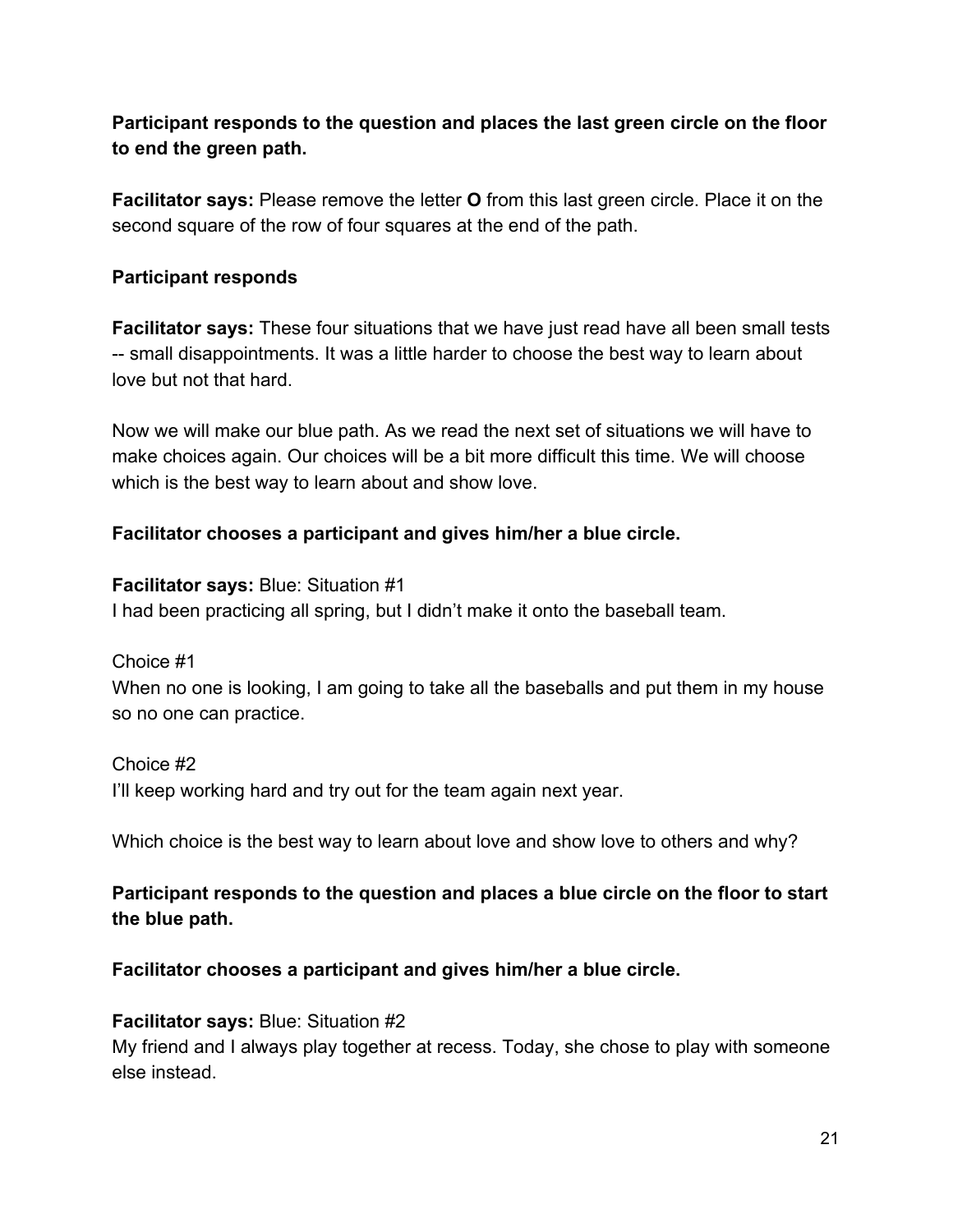#### Choice #1

I am going to take her shoes so she can't play with anyone.

#### Choice #2

I'll play with another friend today too. Tomorrow maybe we will all three play together.

Which choice is the best way to learn about love and show love to others and why?

#### **Participant responds to the question and places the next blue circle on the floor to continue the blue path.**

#### **Facilitator chooses a participant and gives him/her a blue circle.**

#### **Facilitator says:** Blue: Situation #3

I just got the new toy robot I really wanted. My dad said that I had to share with my two year old sister. She spilled juice on my robot and now it doesn't work.

#### Choice #1

I will take my father's new cell phone and bury it in the garden.

#### Choice #2

I love my sister more than my new toy. I will ask my parents to try to fix the toy.

Which choice is the best way to learn about love and show love to others and why?

#### **Participant responds to the question and places the next blue circle on the floor to continue the blue path.**

#### **Facilitator chooses a participant and gives him/her a blue circle.**

#### **Facilitator says:** Blue: Situation #4

I really want to sing a song at a talent show, but I get so scared that no one will like my singing and that nothing happens when I open my mouth.

#### Choice #1

I will ask a really talented person to stand behind me and sing while I just mouth the words.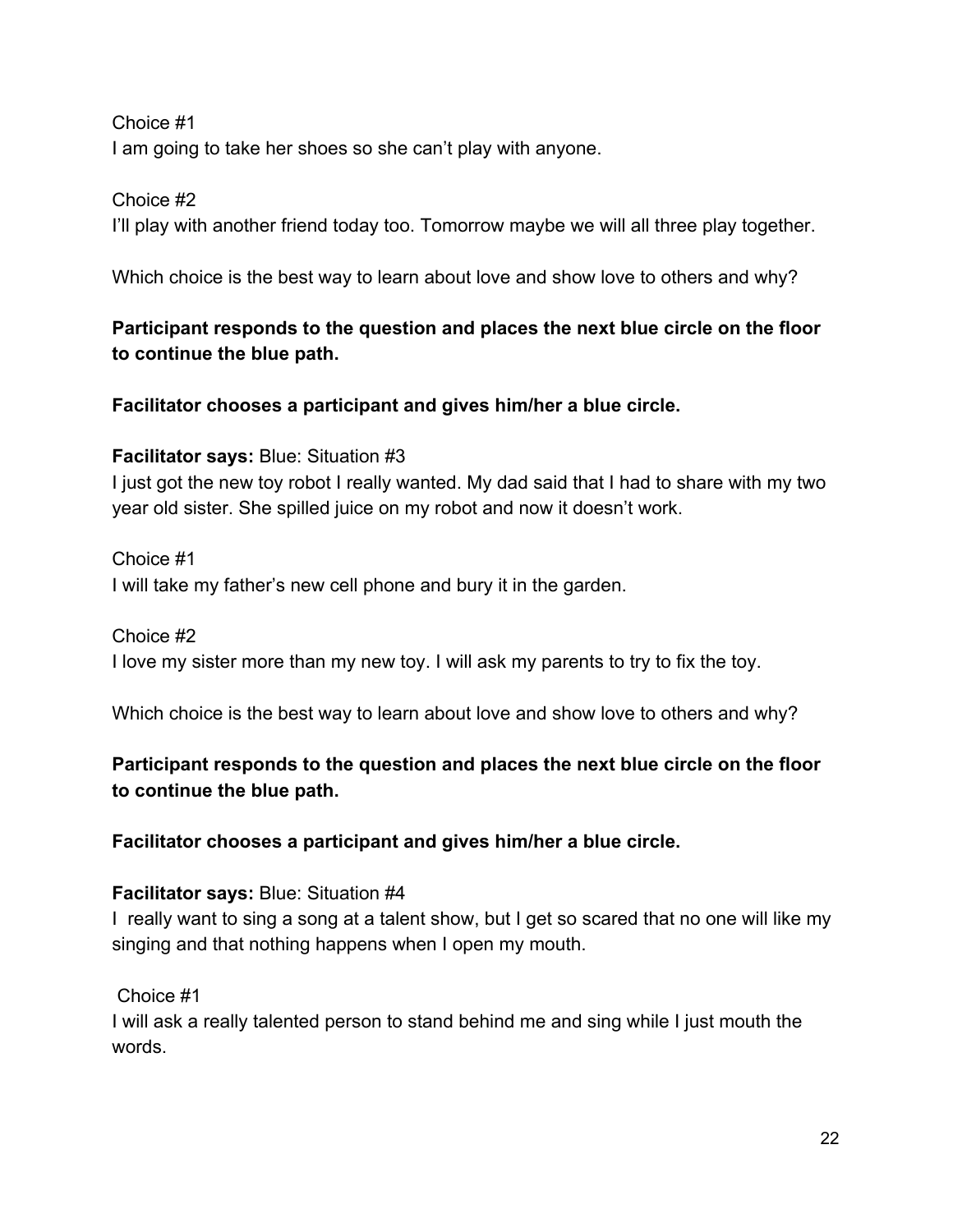#### Choice #2

I will ask my friends to sing with me for this show, so I won't be so afraid. Maybe next time I will have the courage to sing by myself.

Which choice is the best way to learn about love and show love to others and why?

#### **Participant responds to the question and places the last blue circle on the floor to complete the blue path.**

**Facilitator says:** Please remove the letter **V** from this last blue circle. Place it on the third square of the row of four squares at the end of the blue path.

#### **Participant responds**

**Facilitator says:** We had to think harder about our choices on the blue path. The last path that we will create will be the red path. We will have to think even harder about feeling and showing love. We will have to make more difficult choices on our last path.

#### **Facilitator chooses a participant and gives him/her a red circle.**

**Facilitator says:** Red: Situation #1 Our big black dog died.

Choice # 1 I will never mention his name again and I will never get another pet!

Choice # 2 Our family will talk about all of the great times we had with our faithful friend. When enough healing time has passed we will consult about getting another pet.

Which choice is the best way to learn about love and show love to others and why?

#### **Participant responds to the question and places the first red circle on the floor to begin the red path.**

**Facilitator chooses participant and gives him/her a red circle.**

**Facilitator says:** Red: Situation #2 My mom is going away for 2 weeks on a trip for work.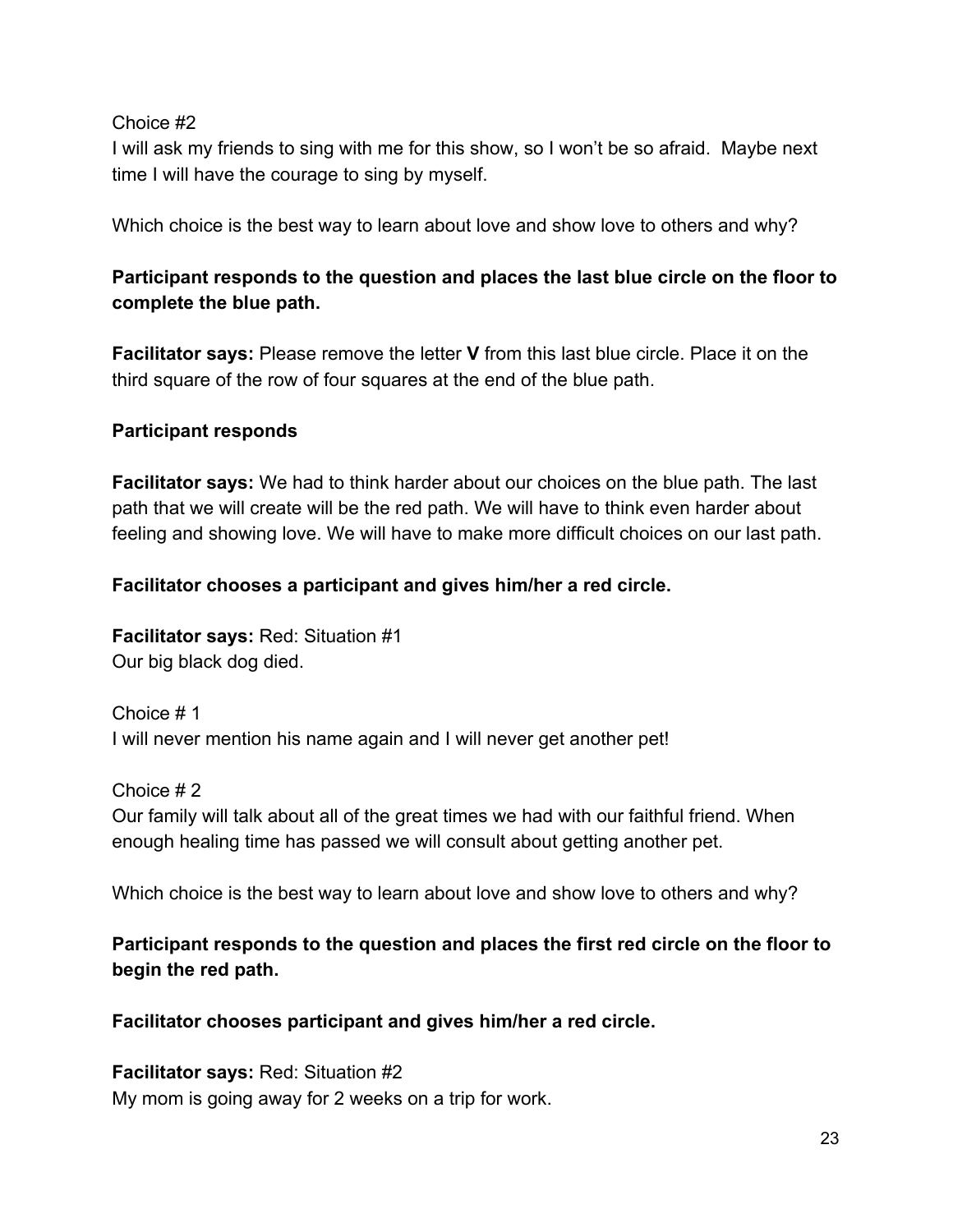Red Situation 2: Choice # 1 I am going to be very angry and cry a lot so that both of us won't be happy. I will not do my chores at home.

Red Situation 2: Choice # 2

I will call her and talk with her every day. While she is away, I will also do some of the chores which mom usually does.

Which choice is the best way to learn about love and show love to others and why?

**Participant responds to question and places next red circle on the floor to continue the red path.**

**Facilitator chooses a participant and gives him/her a red circle.**

**Facilitator says:** Red: Situation #3 I broke my leg playing ping pong with my grandpa and I am on my way to the hospital.

 Choice # 1 I will never play ping pong or any other game with my grandpa ever again!

Choice # 2 I will tell grandpa that it was not his fault that I hurt myself. I will look forward to spending time with my grandpa and to play pingpong again with him when my leg heals.

Which choice is the best way to learn about love and show love to others and why?

**Participant responds to the question and places the next red circle on the floor to continue the red path.**

**Facilitator chooses a participant and gives him/her a red circle.**

#### **Facilitator says:** Red: Situation #4

I was not being respectful and responsible at home, so I was not allowed to go on the big camping trip with my cousins.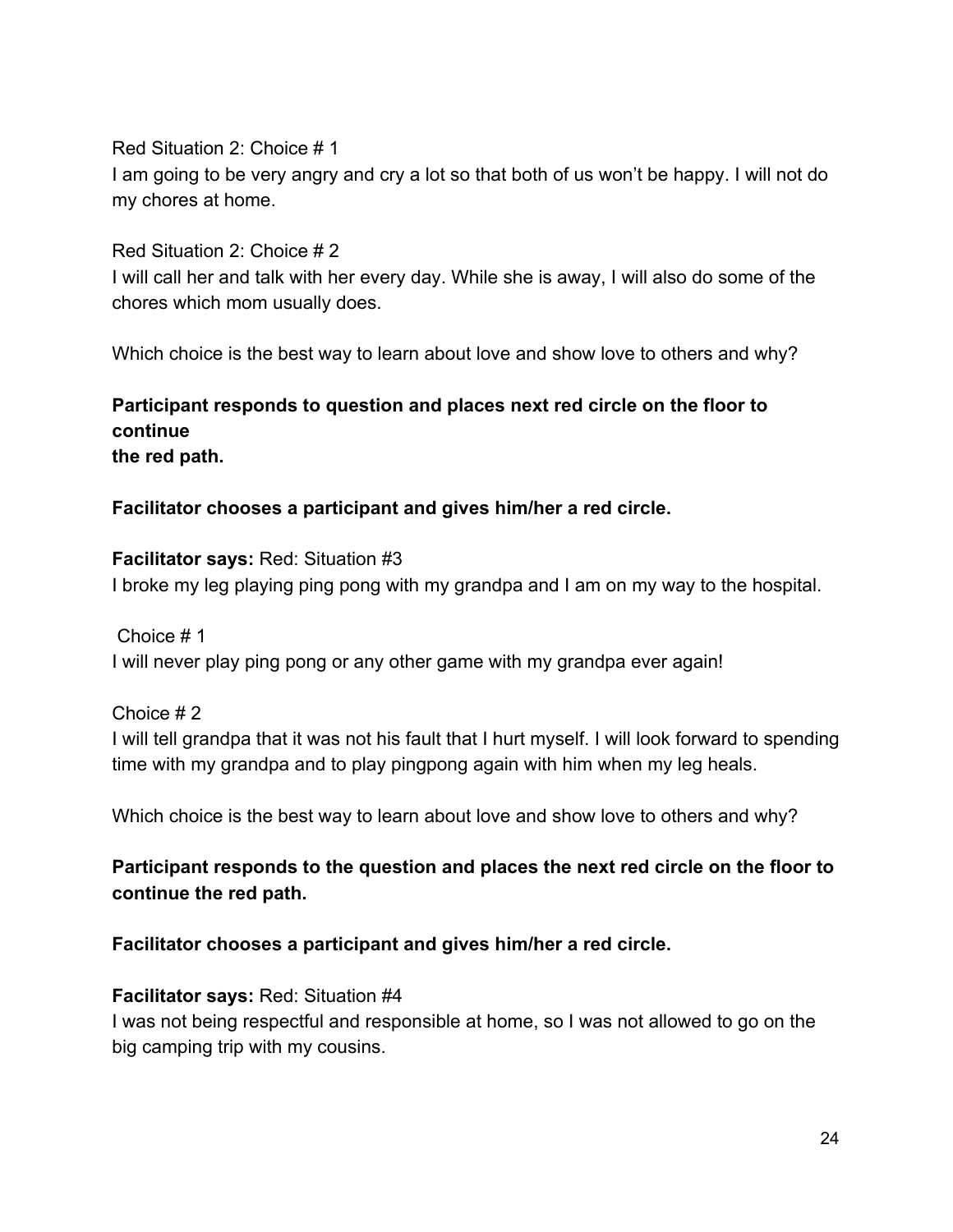Choice # 1

I will put honey in their sleeping bags.

#### Choice # 2

I will apologize and take responsibility for my mistakes. I will look forward to earning a future camping trip. I will give the cookies that I had made for the trip, to my cousins.

#### **Participant responds to the question and places the last red circle on the floor to complete the red path.**

**Facilitator says:** Please remove the letter **E** from this last red circle. Place it on the fourth square of the row of four squares at the end of the red path.

#### **Participant responds**

#### **Facilitator closing comments:**

Many times our first reaction when we are in a difficult situation is wrong. If we just take a deep breath and ask ourselves what is the right thing to do, God will help us to figure it out. We will always have difficult situations in our lives. What we learn now, when we are young, will help us for the rest of our lives.

Can anyone think of a time when they had to make a difficult choice between showing love and not showing love. What happened? What did you decide? Did you solve the problem? Did you make a good choice?

#### **Participants respond**

**Facilitator says:** We are going to make a souvenir to take home to remind us what we learned about love. We are going to make headbands. We are going to use the colors of our paths of love: orange, green, blue and red to write the word LOVE on our headbands. If we want we can make a rainbow design or we can make each Letter a different color.

#### **Facilitator note:**

Headbands will have to be measured to be cut to fit each participant. The two ends will later be taped together to form the back of the headband. Facilitator or older participants should assist younger participants with measuring and cutting strips before they draw on their headbands. Following completion of drawing, participants will need help taping their headbands together.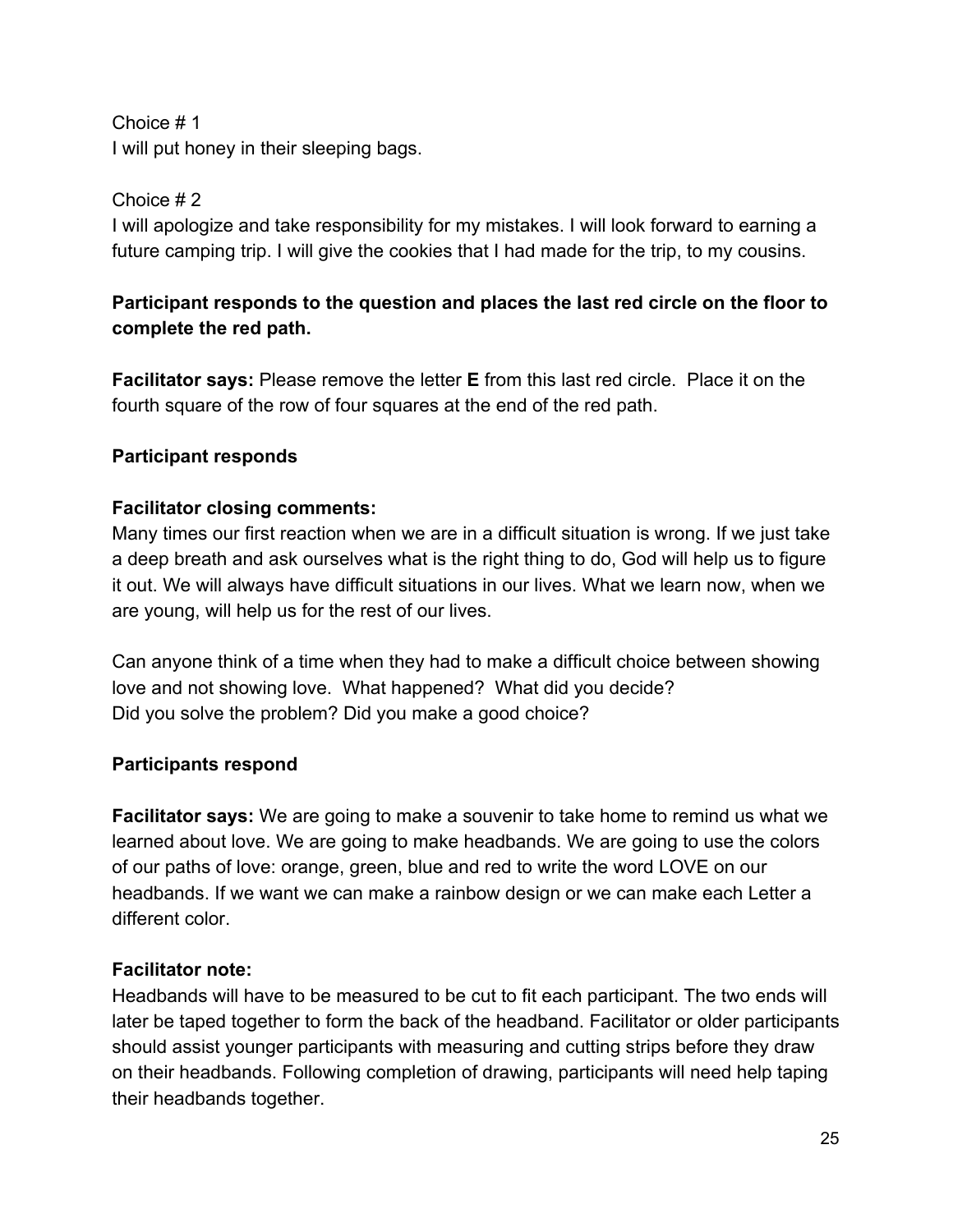Facilitator or older participants may assist younger participants by drawing outlines of letters on the headbands.

#### **Participants complete activity**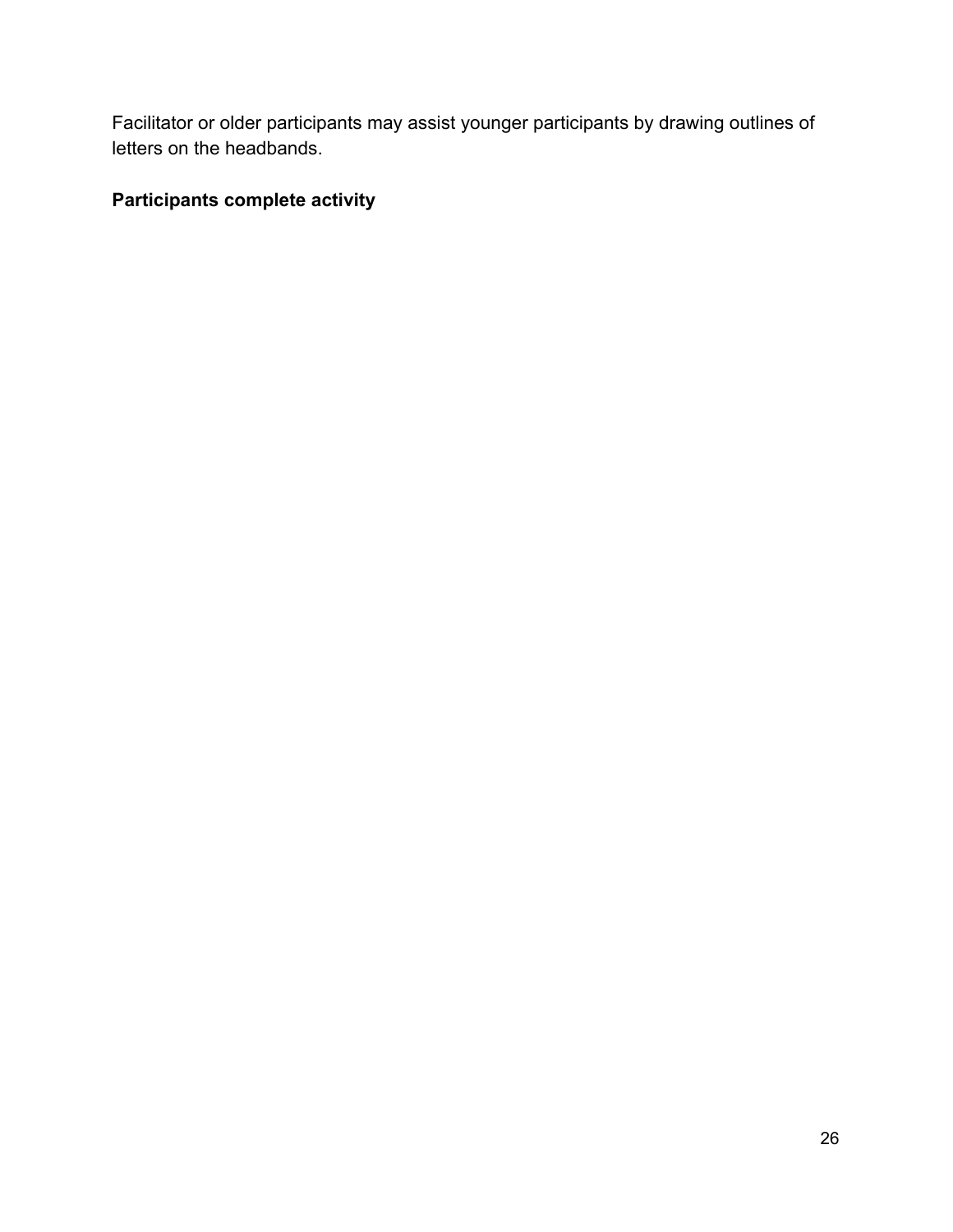#### **Children's Activity # 2 "Evolving Perfection" - The Path Toward Perfection**

Document with text to be read aloud by participants. Facilitator may choose to use a projector.

#### **Materials and Set up in Resource Section**

**Facilitator says:** How do we feel when someone tells us that we are "bad" or imperfect?

#### **Participants respond**

**Facilitator says:** How do we feel when someone tells us we are "good" or that we are "perfect?

#### **Participants respond**

**Facilitator says:** Is anyone totally bad all the time? Is anyone totally good all the time?

#### **Participants respond: No**

**Facilitator says:** Of course not! Is anyone totally kind all the time? Is anyone totally unkind all the time?

**Participants respond: No Facilitator says:** Of course not! Is anyone totally selfish all the time? Is anyone totally unselfish all the time?

#### **Participants respond: No**

**Facilitator says:** Of course not! Is anyone always unhappy? Is anyone always happy?

#### **Participants respond: No**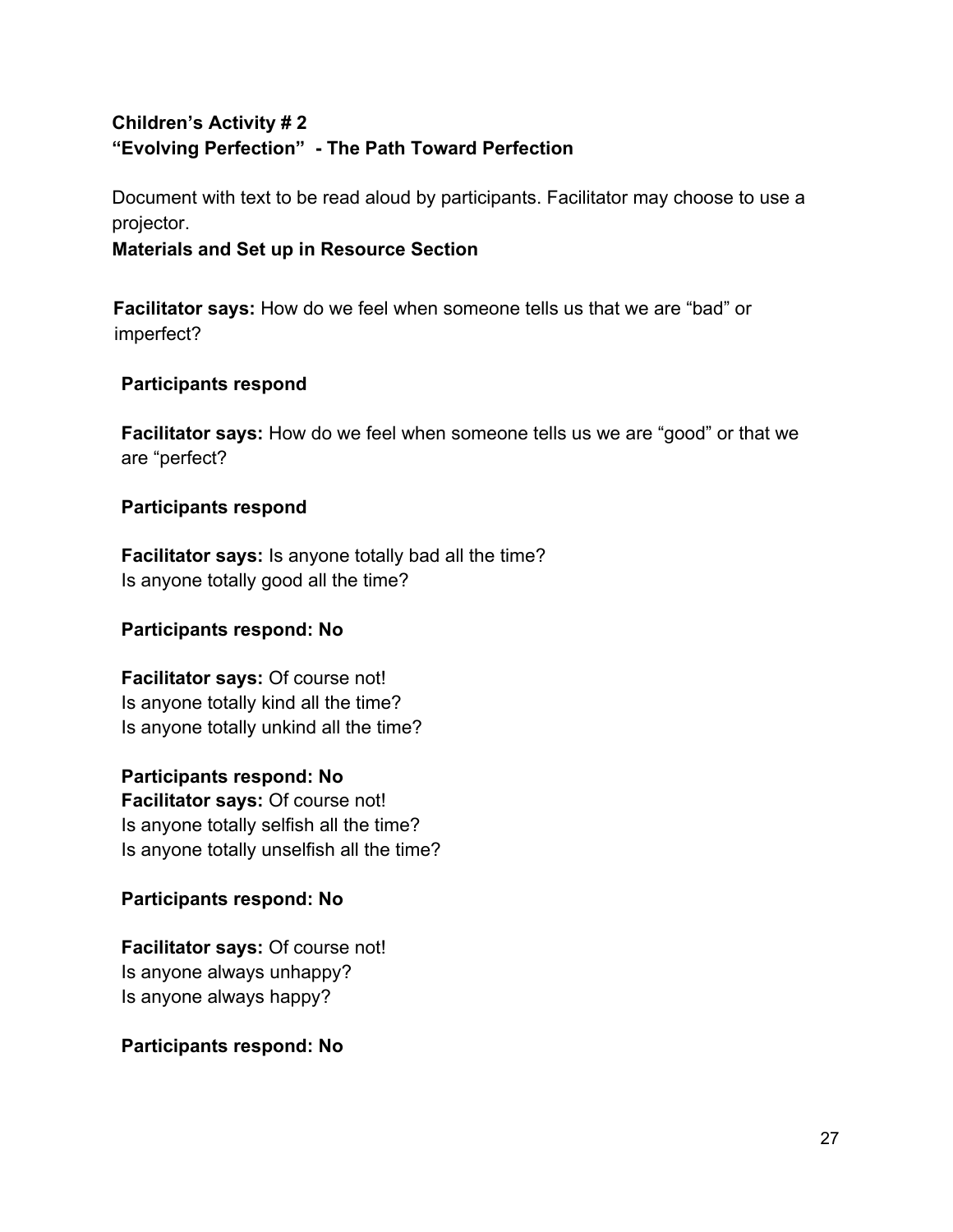**Facilitator says:** Who here has had bad moments? Let's nod our heads if we have ever had a bad moment.

#### **Participants respond.**

**Facilitator says:** These are all normal feelings. Life has ups and downs. Sometimes we make good choices in how we act and how we treat our friends. Sometimes we treat our friends badly. Does it mean that we are totally good or totally bad?

#### **Participants respond: No**

**Facilitator says:** No, of course no one is always good and no one is always bad. We all have moments when we make good choices and we all have moments when we make not so good choices. We have already decided that no one is ever totally perfect and nobody's ever totally imperfect. But, we all have moments of perfection and we all have moments of imperfection.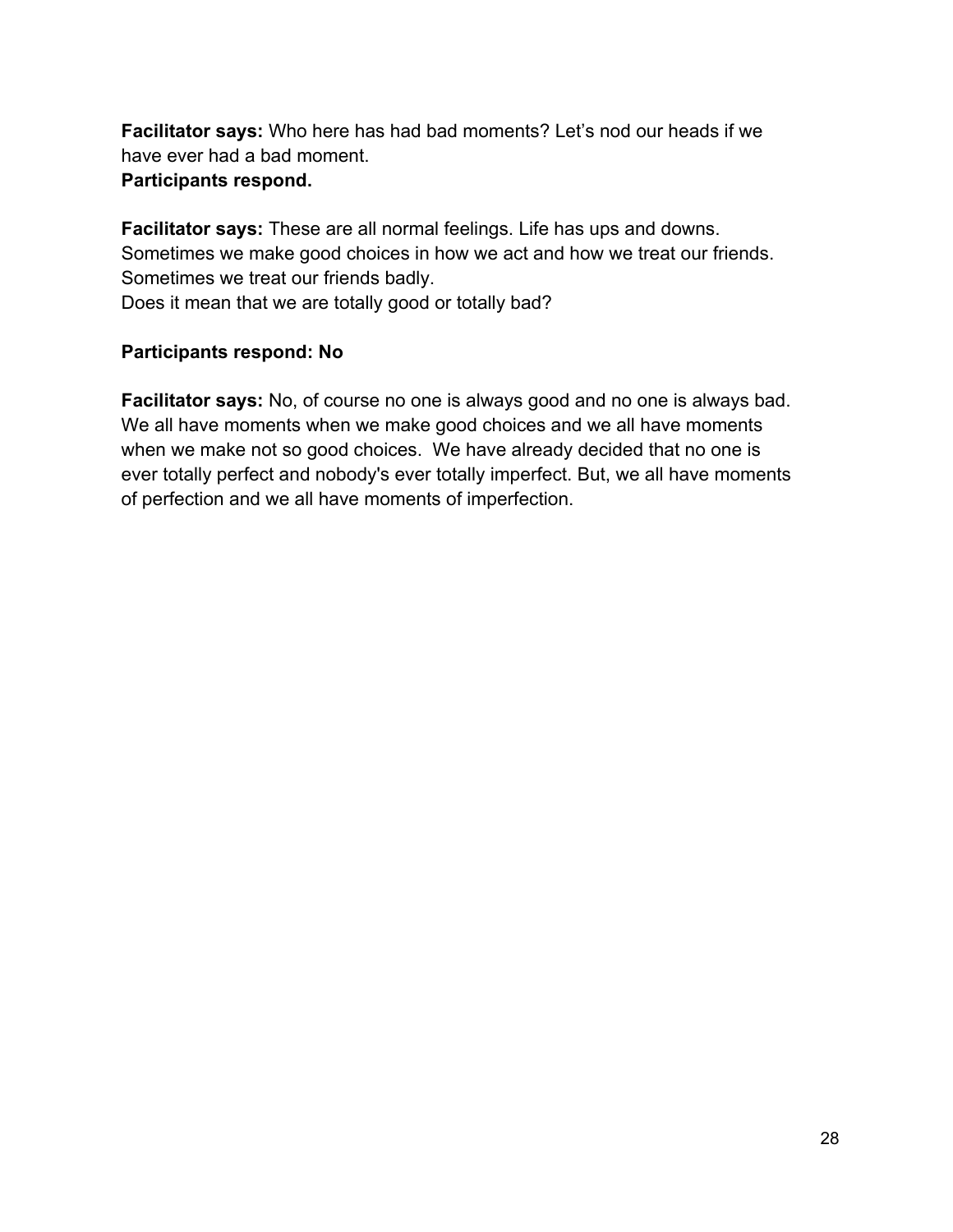



**Facilitator says:** Let's look at this chart together. It shows a path. The person is starting to walk along the path called "My Growing Self". Our friend on this path wants to make good choices in his actions. The middle of the path is called "My Growing Self". His goal is to stay in the center of the path. His goal is to have many moments of perfection.

But we know that no one is perfect all the time. The path of growing is never a straight path.

So, sometimes our friend makes choices that are not so good. He has moments of imperfection. When this happens, he moves away from the center of the path. He falls off the path.

We have created a path here today. We will name the center of the path "My Growing Self"

**\*Note to Facilitator:** Activity set up: Path has been created with strips of tape (Resource Section)

**Facilitator places the text image of "My Growing Self"** on the floor in the center of the path.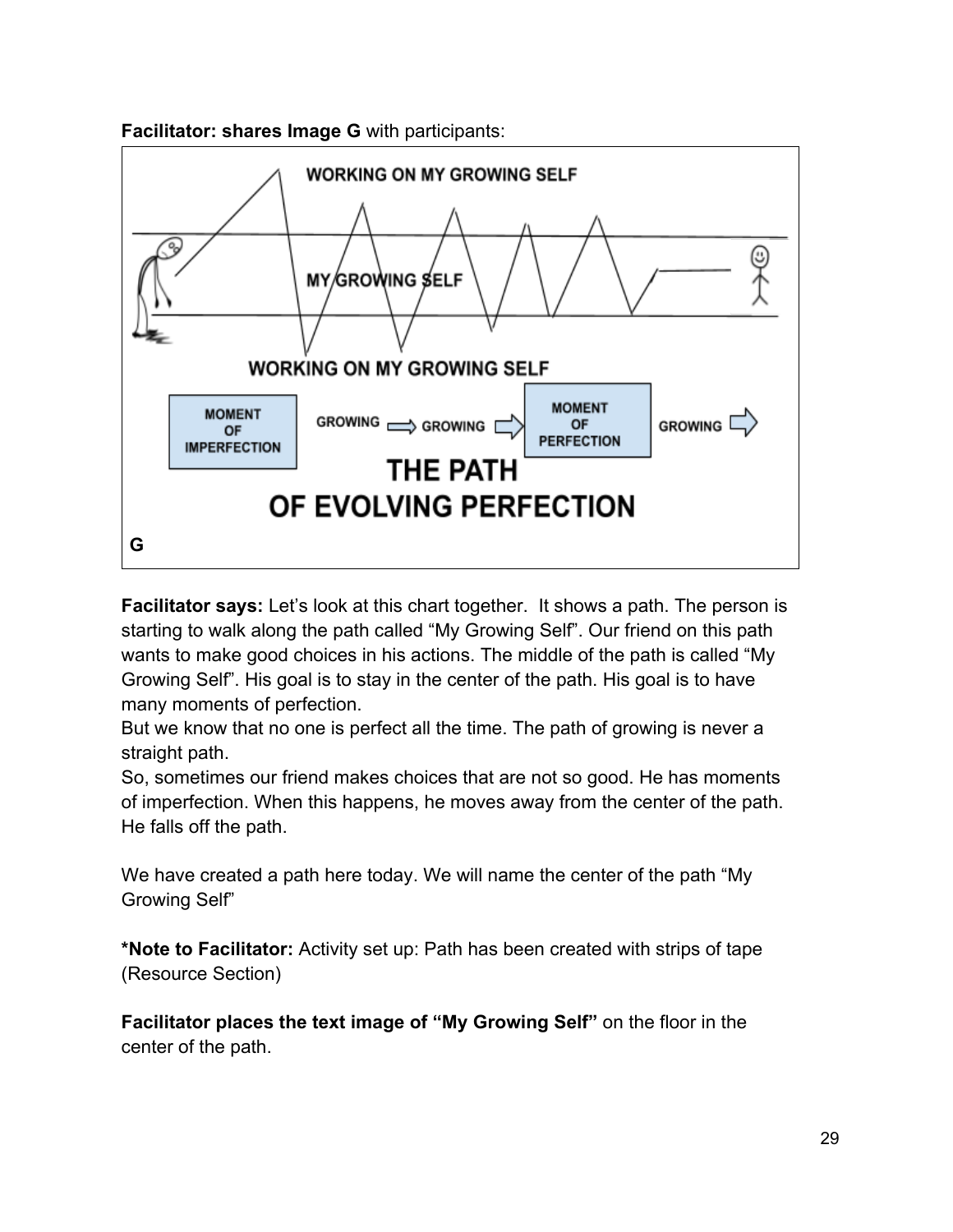**Facilitator says:** We will name the space on both the left side and the right side of the path: "Working On My Growing Self".

**Facilitator places the text images of "Working on My Growing Self"** on outsides of the path

**Facilitator says:** We will all have turns walking on the path. Sometimes we will fall off the path.

Let's first look at some moments of perfection and some moments of imperfection. We will look at each image and then label it as a moment of perfection or a moment of imperfection. We will match our labels to our pictures. After we finish learning about these moments, we will take turns walking on the path.



**Facilitator shares Image H** with participants**:**

**Facilitator places image** on the floor in front of participants:

**Facilitator says:** This picture shows a little boy and girl.

What quality is this boy showing? What could we call this "moment of perfection" that the boy is having?

#### **Participants respond**

**Facilitator says:** You're right. This boy is showing the quality of sharing. He is sharing an ice cream cone with a friend.

Sharing is his moment of perfection right now. He is staying on the path of "My Growing Self".

Let's place the label "Sharing" with this image.

**Facilitator or participant places label:** Sharing below image.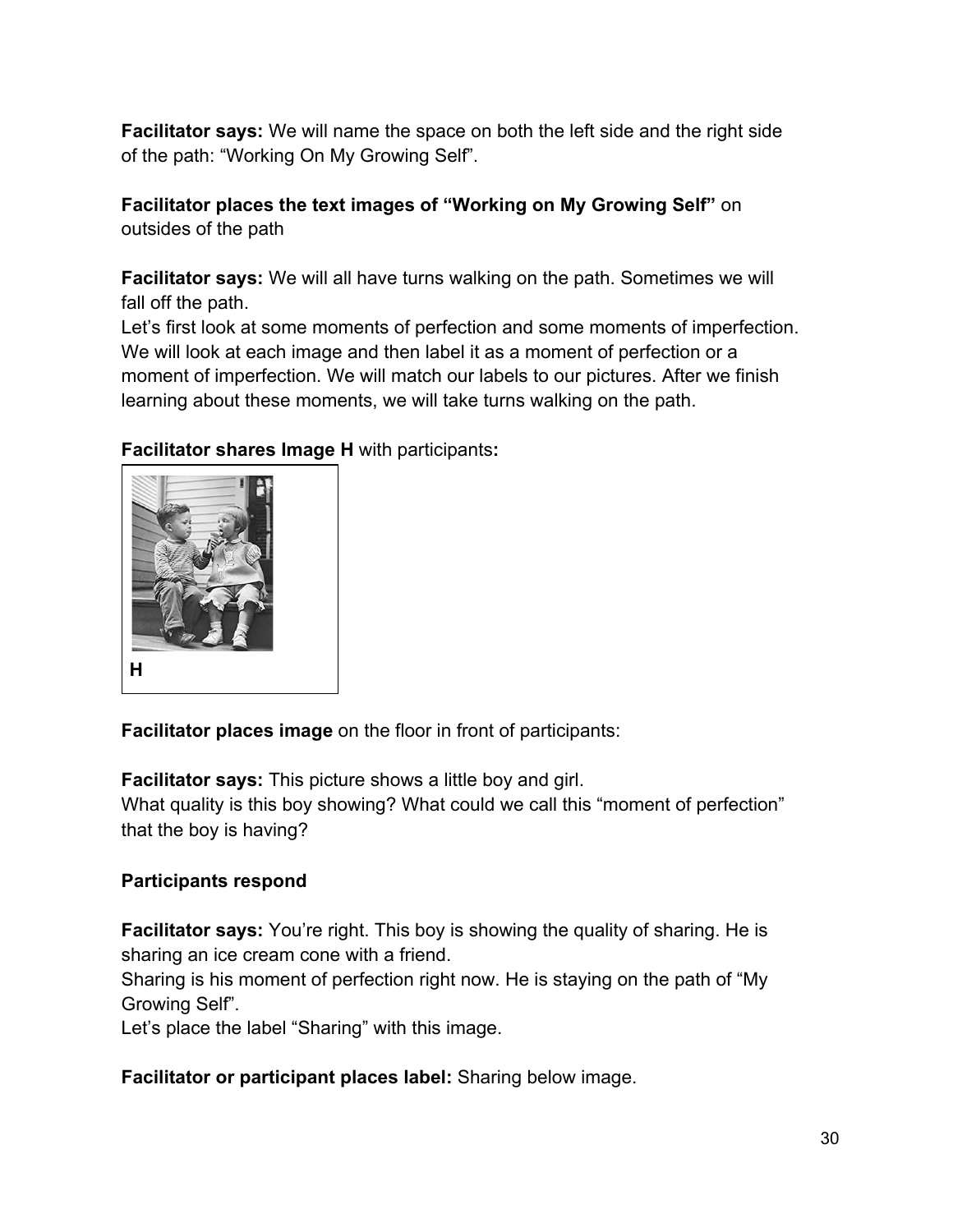**Facilitator shares Image I** with participants**:**



**Facilitator says:** This picture shows a little girl She is showing the opposite of the quality of sharing. This girl is experiencing a moment of imperfection. What could we call this "moment of imperfection" that the girl is having?

#### **Participants respond**

**Facilitator says:** You're right. This girl is showing the quality of selfishness. Let's place the label "Selfishness" with this image.

**Facilitator or participant places label:** Selfishness below image.

**Facilitator says:** Selfishness is her moment of imperfection right now. She has gone off of the path and is now on the outside of the Path. These are the areas on the chart called "Working On My Growing Self".

Because she is having a selfish moment right now, -- a moment of imperfection, does it mean that she will never be able to get back to the center of the path? Will she be selfish forever?

#### **Participants respond: No.**

**Facilitator says:** What can this little girl do to get back on the path of "My Growing Self"

#### **Participants respond.**

**Facilitator says:** That's right. This girl can learn how to share. She can get back on the path. We can always get back on the path of "My Growing Self" - where we want to be.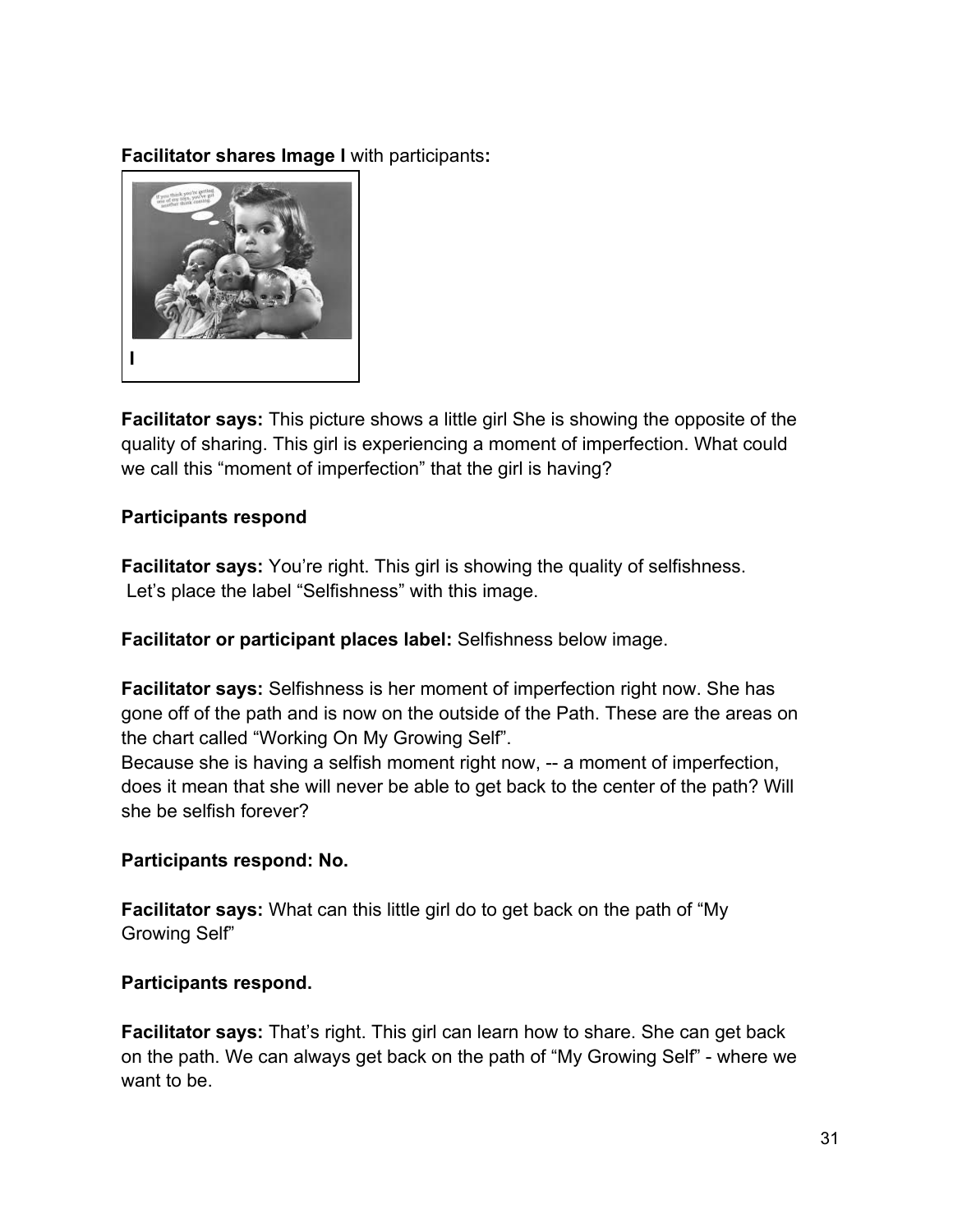Now we have the idea of moments of perfection and imperfection. Let's look at some more pictures and decide which show moments of perfection or moments of imperfection.

#### **Facilitator repeats process above:**

- **Shares Images J W (from Resource Section) one at a time with group.**
- **Asks participants to identify the quality in each image and whether it is a moment of perfection or a moment of imperfection.**
- **Places corresponding text label with image as each is correctly identified.**

**Facilitator says:** Now we will all walk on the path. I will mix up all the pictures. Each person will have a turn to walk on the path.

While each friend is walking on the path, I will give him or her a picture showing either a moment of perfection or a moment of imperfection.

The friend then tells the group the quality that is shown in his or her picture. If our friend gets a picture showing a moment of perfection, he or she can continue walking in a straight line of the path of "My Growing Self" and place the picture at the end. If our friend gets a picture showing a moment of imperfection, he or she will have to move off the path to the right or left into the area of "Working on My Growing Self" and place the picture on the outside of the center of the path. We will then all invite our friend, who had a moment of imperfection, to get back onto the center of the path and continue walking to the end.

Remember, we can always get back on the path of "My Growing Self".

#### **Participants complete activity**

#### **Facilitator Closing Comments:**

Sometimes making good choices is easy and sometimes it is hard. Adults struggle to do the right thing and so do children. Big or small, no matter the person or situation, we can all make good choices and have moments of perfection. We also all make not so good choices and have moments of imperfection.

As we grow older, we want to make more good choices and less bad choices. We will have less moments of imperfection and more moments of perfection.

It is important to know that we can always improve. We never become totally perfect. Each time we have a moment of perfection, we are growing closer to God. God is Perfection! -- not us! We can experience moments of perfection, but we will never become perfect. Making good choices in how we treat ourselves and our friends, are moments of perfection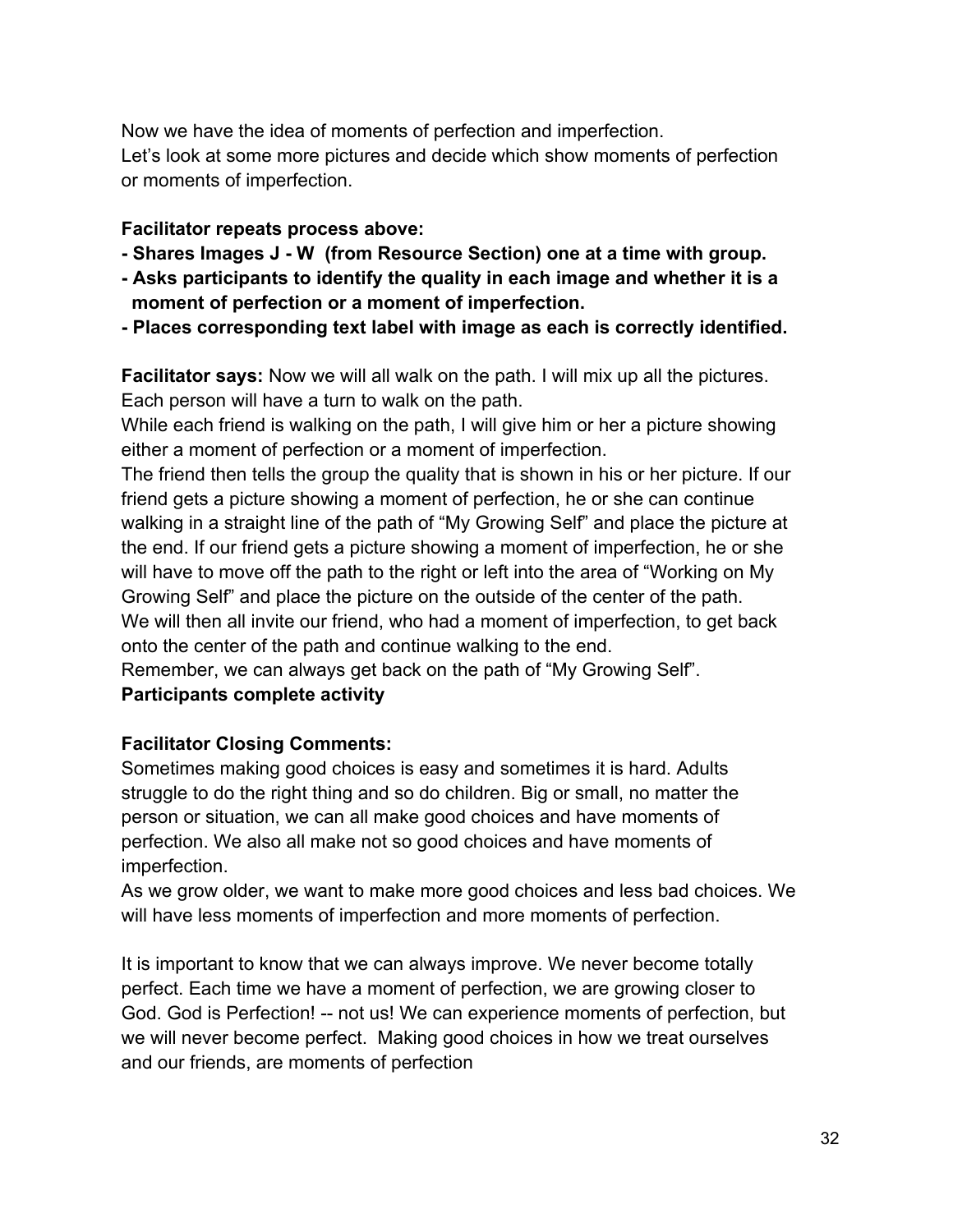#### **Resources**

**Adult Activity #1 Materials:** Virtues List/Response sheet - Print two sided **Image A**

#### **Adult Activity #2**

**Materials:** 12-24 square blocks - preferably at least 5cm in size Use paper blocks If wooden/plastic blocks are unavailable **Images A,B,C,D,E**

**Adult Activity #3 Materials: Image F**

#### **Children's Activity # 1**

#### **Materials:**

4 blank squares made of cardboard or foam board

16 large cardboard or soft foam circles: Four each: orange, green, blue, and red.

Paper strips to make into headbands

Orange, green, blue and red markers, colored pencils, or crayons

Tape

Set of four large letters: L O V E cut out: L - orange; O - green; V - blue; E - red On the fourth circle of each color, attach the following letters: orange L on orange circle; green O on green circle; blue V on green circle; red E on red circle.

**Image F**

#### **Children's Activity # 2**

#### **Materials:**

Images **G,H,I,J,K,L,M,N,O,P,Q,R,S,T,U,V,W** each cut out, Text labels corresponding to images - each cut out Text label for center of path: "My Growing Self" Two text labels for left and right sides of the path: "Working On My Growing Self"

Roll of colored tape or masking tape

**Set Up:** place two equal strips of tape on the floor to create borders of a path 150cm in length.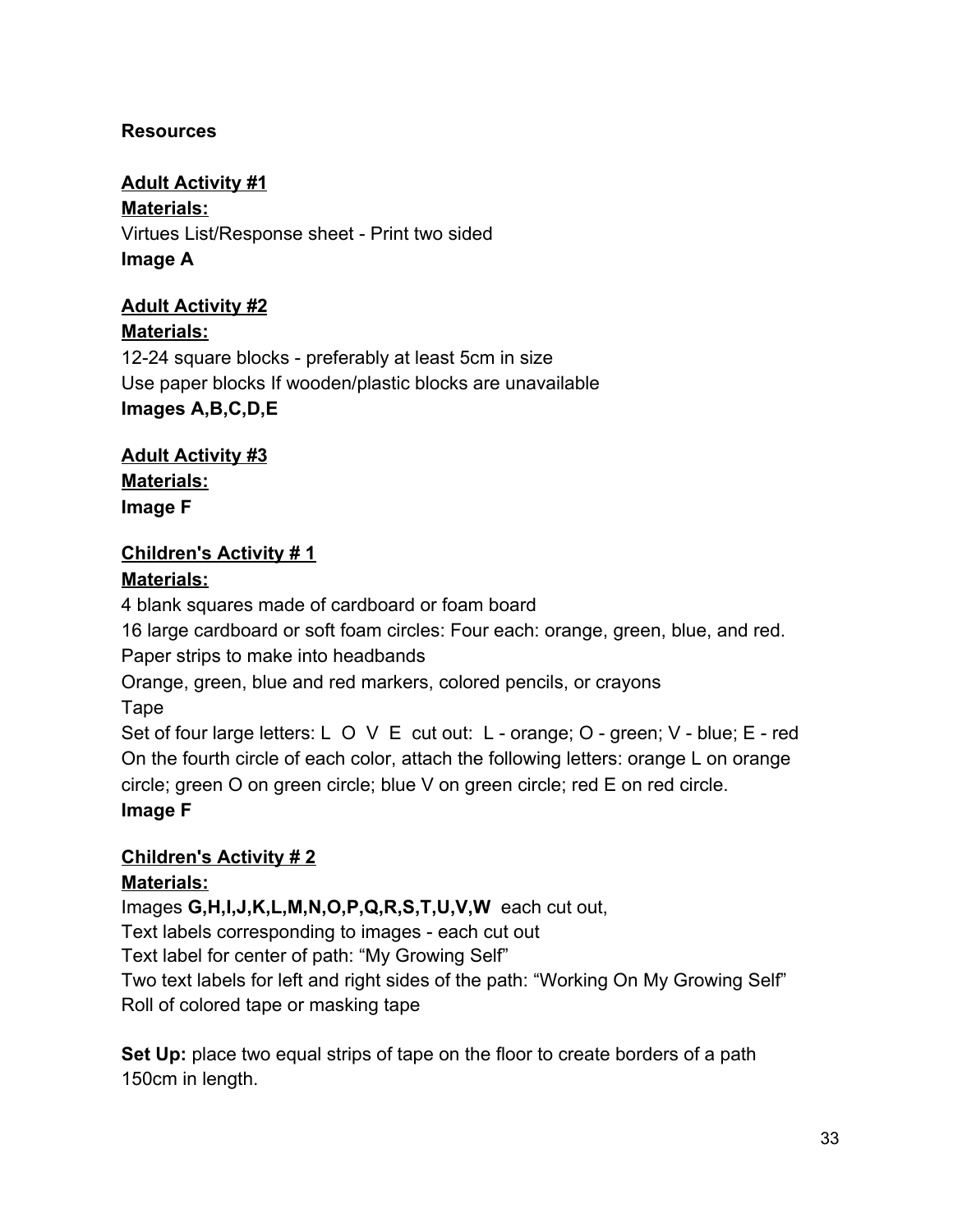#### **Spiritual Virtues Needed**

| <b>Family</b><br>1 Justice | <b>Workplace</b><br>1 Justice |
|----------------------------|-------------------------------|
| $\boldsymbol{2}$           | $\mathbf 2$                   |
| 3                          | 3                             |
| 4                          | 4                             |
| 5                          | 5                             |
| 6                          | 6                             |
|                            |                               |
|                            |                               |
| <b>Friends</b>             | <b>Everyone in the World</b>  |
| 1 Justice                  | 1 Justice                     |
| $\boldsymbol{2}$           | $\boldsymbol{2}$              |
| 3                          | 3                             |
| 4                          | $\overline{\mathbf{4}}$       |
| 5                          | 5                             |
| 6                          | 6                             |

#### **Wha[t are the 40 Virtues](https://www.familiesofcharacter.com/devblog10809/2018/3/21/what-are-the-40-virtues-full-list) -** familiesofcharacter.com

**Justice: giving to others what they are rightly due.[and only accepting from others what I am rightly due.**

**Orderliness: achieving our goals by doing the things we should do, when we should do them, and how we should do them. This is also involved with keeping oneself physically clean and neat and one's belongings in good order.**

**Fortitude: the courage to stand up for what is right, even in the face of pressure.**

**Prudence: the virtue that allows us to determine what's right and what's wrong and then act accordingly. Prudence could also be called wisdom.**

**Assertiveness: achieving goals by setting appropriate boundaries, asking for help when we need it, and being confident and positive about our abilities.**

**Purposefulness: having a vision, clear focus, and concentration on goals.**

**Modesty: purity of heart in action, especially in regards to dress and speech.**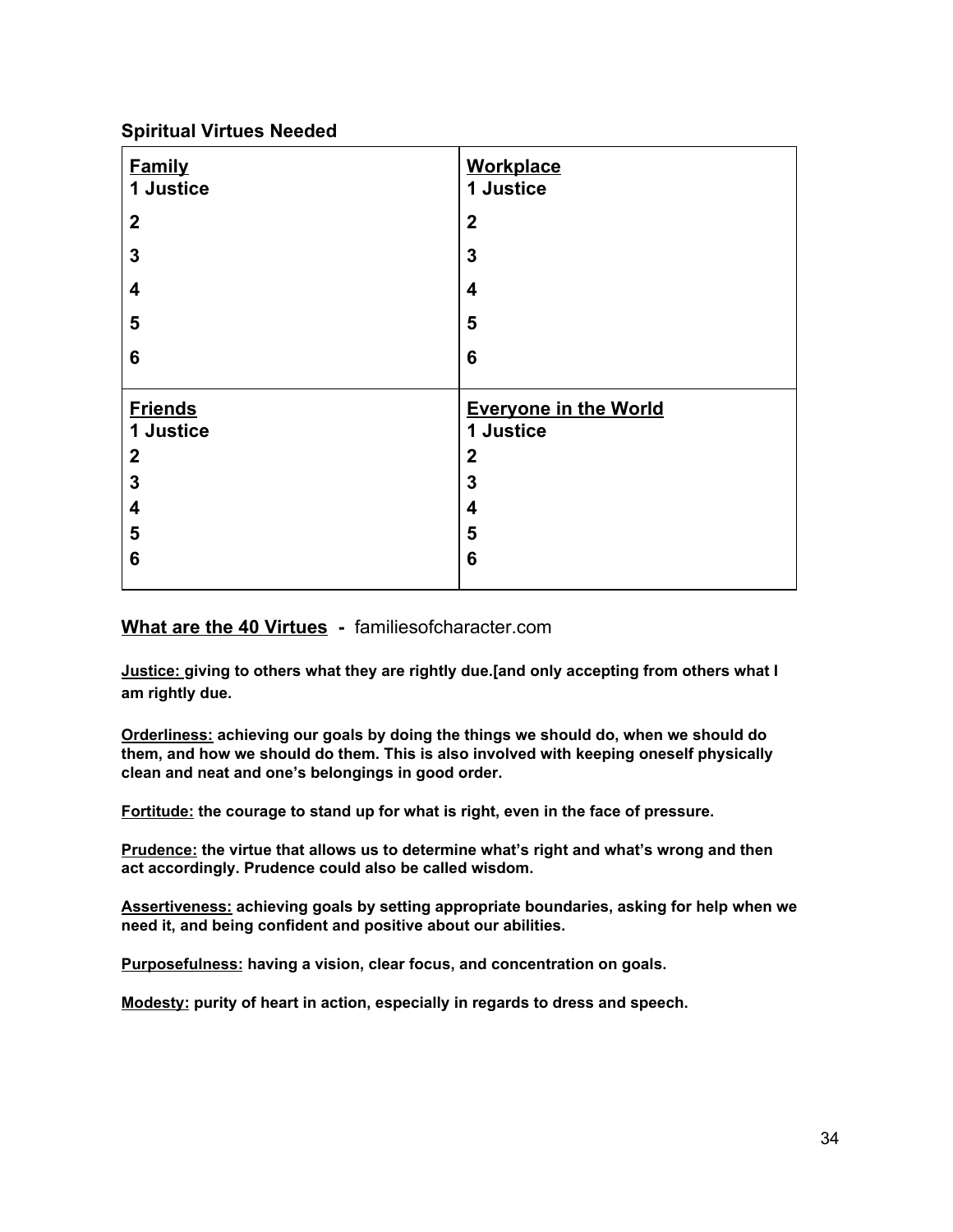#### **Side 2**

**Peacefulness: having a sense of inner calm, no matter what is happening around you.**

**Service: being helpful to the entire family of man. This can also be called beneficence, which means helping the greater community for the common good.**

**Clemency: handling disobedience, poor choices, and disputes in a reasonable and consistent manner by not being too strict, but not being too lax either.**

**Good Counsel: seeking advice from a reasonable person.**

**Responsibility: fulfilling one's just duties; accepting the consequences of one's words and actions, intentional and unintentional.**

**Honesty: sincerity, openness, and truthfulness in one's works and actions.**

**Respect: recognizing the worth and dignity of every single human person.**

**Tolerance: allowing other people to have their opinions about non-essential things and accepting the preferences and ideas that are different from your without compromising your own beliefs.**

**Perseverance: taking the steps necessary to carry out objectives in spite of difficulties.**

**Gratitude: having a thankful disposition of mind and heart.**

**Humility: having an awareness that all one's gifts come from God and appreciation for the gifts of others.**

**Obedience: assenting to rightful authority without hesitation or resistance.**

**Patience: remaining calm and not becoming annoyed when dealing with problems or difficult people. This could also mean paying attention to something for a long time without becoming bored or losing interest.**

**Truthfulness: acting in a way that inspires confidence and trust; being reliable.**

**Moderation: attention to balance in one's life.**

**Loyalty: accepting the bond implicit in relationships and defending the virtues upheld by Church, family, and country.**

**Courtesy: treating other people with respect, recognizing that all are made in God's image and likeness.**

**Sincerity: trustfulness in words and actions; honesty and enthusiasm toward others.**

**Prayerfulness: being still, listening, and being willing to talk to God as a friend.**

**Foresight: consideration of the consequences of one's action; thinking ahead.**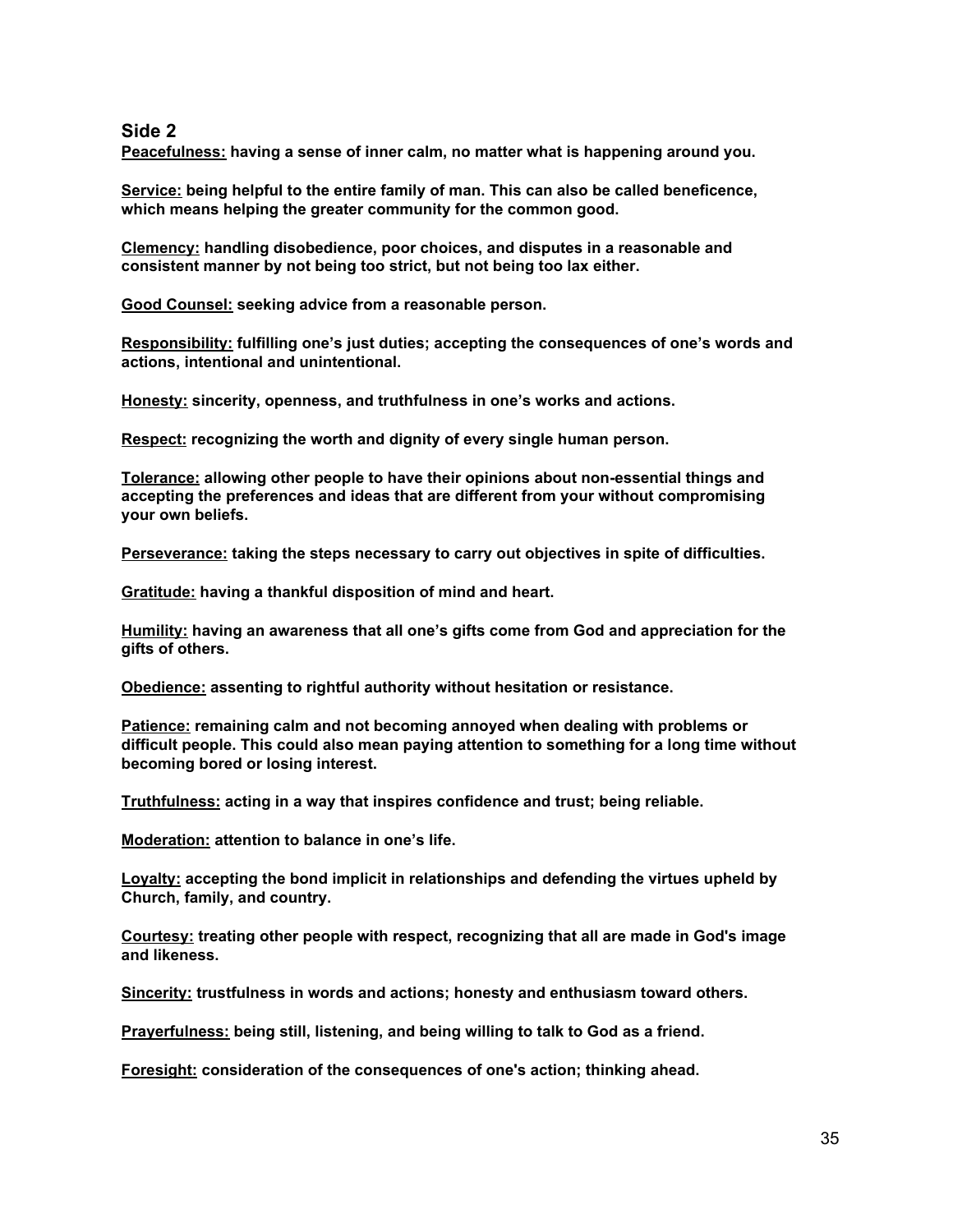#### **Images**

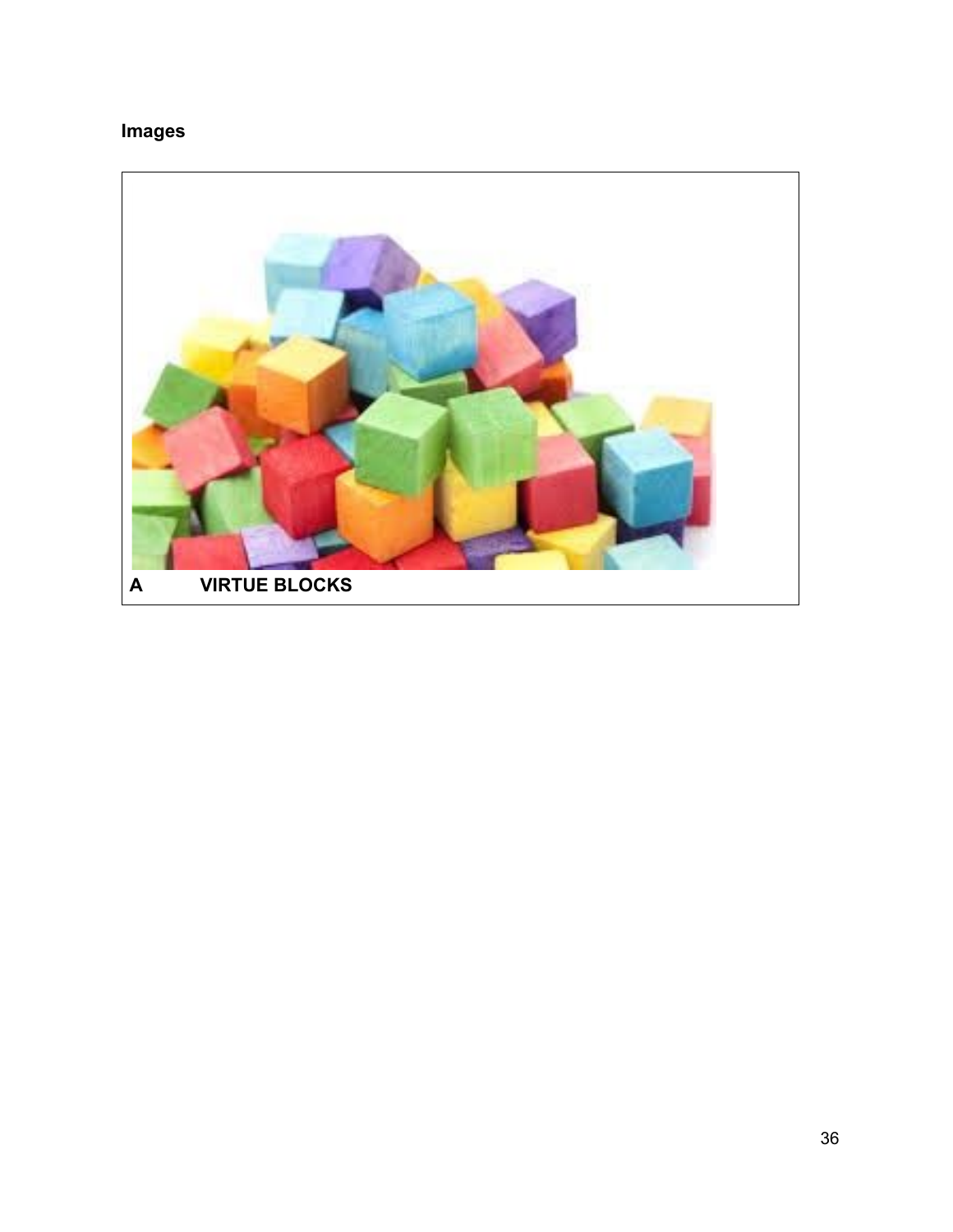

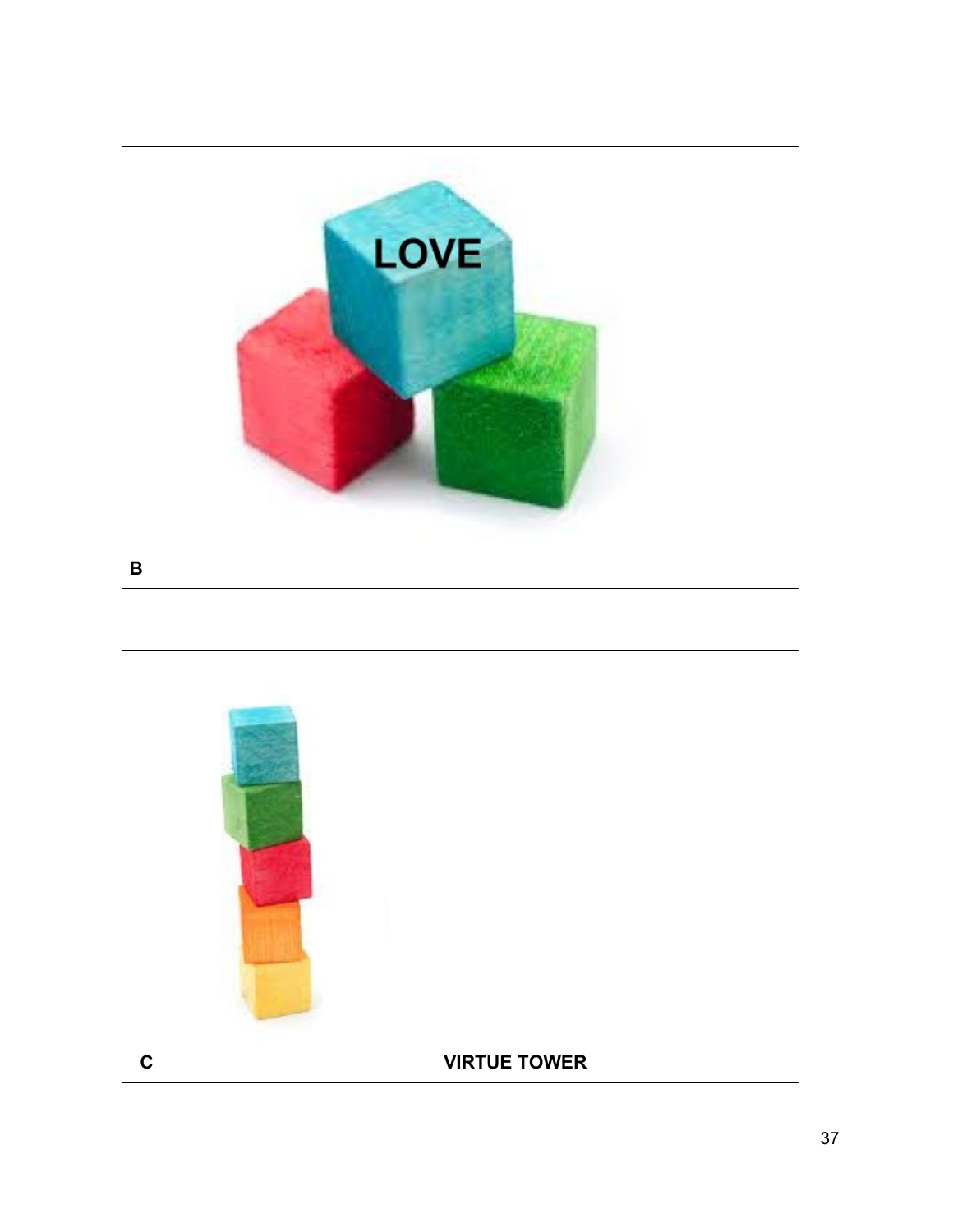

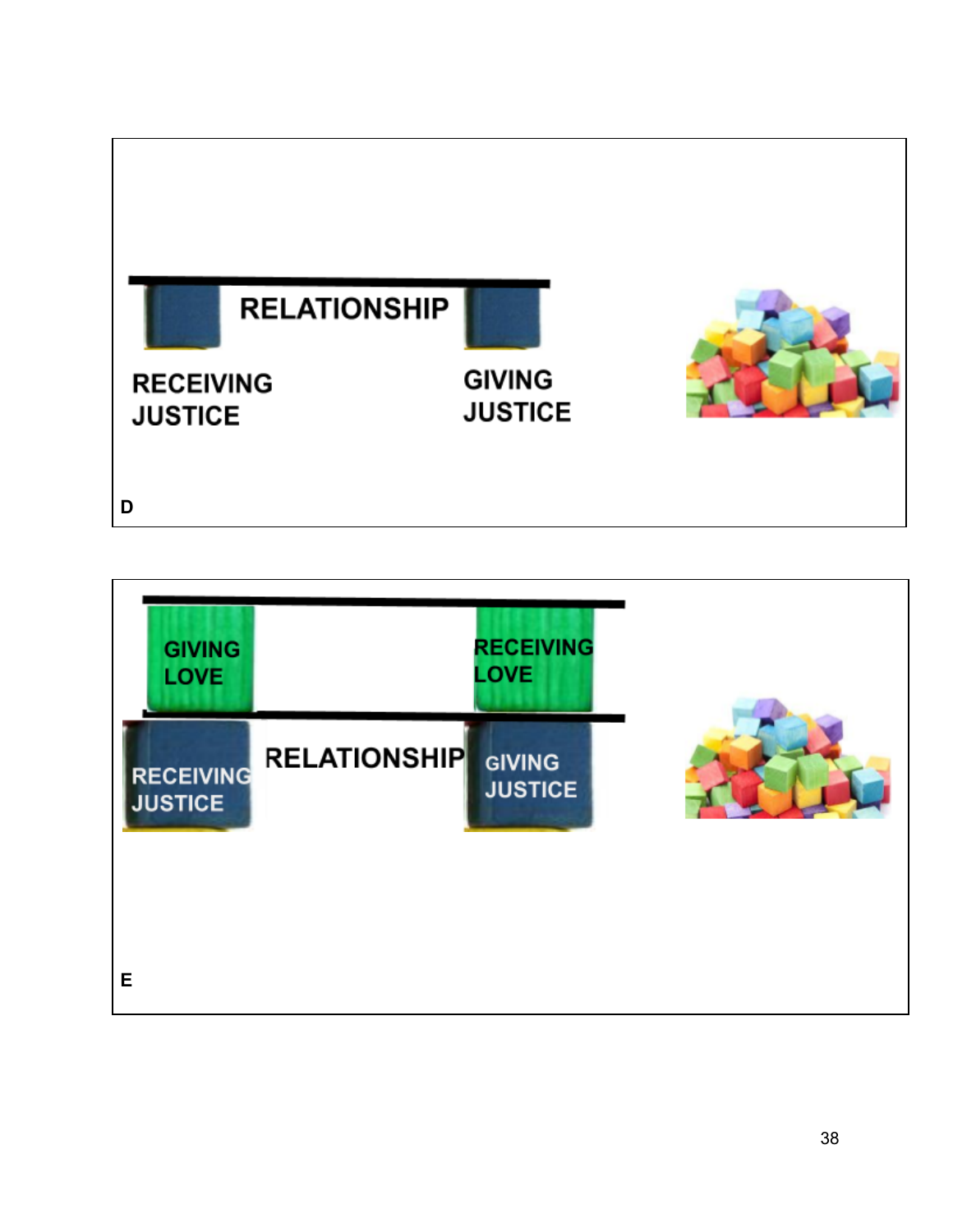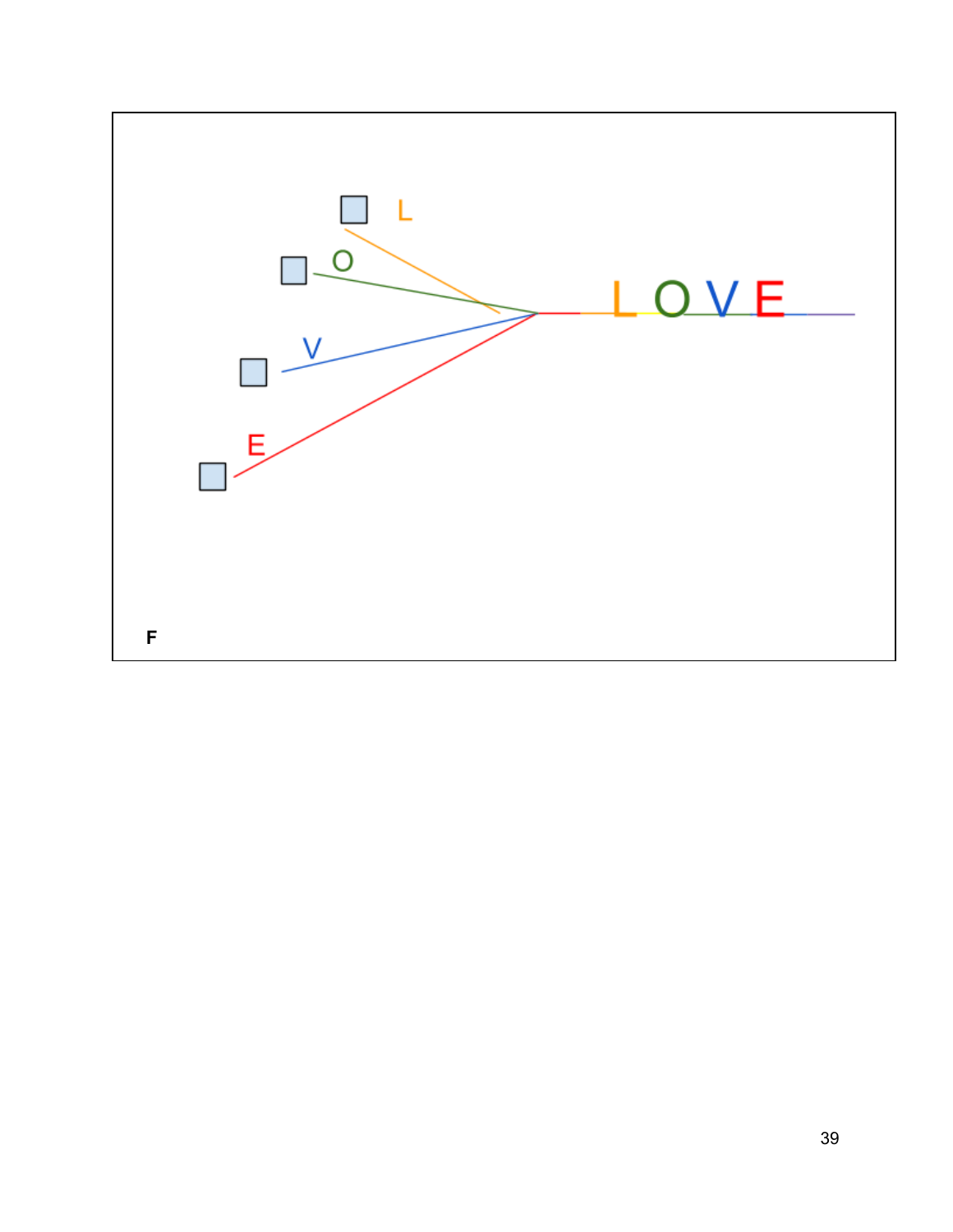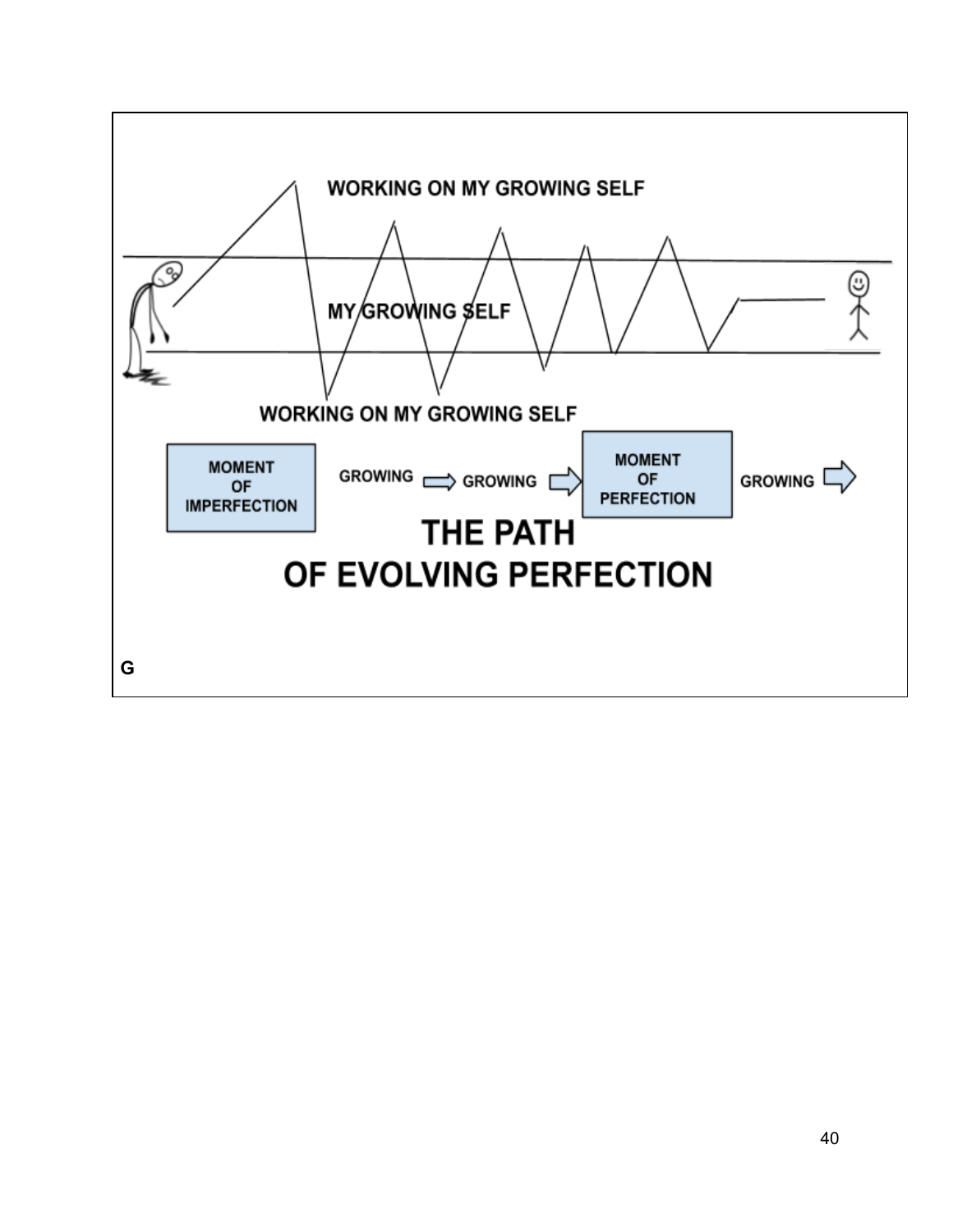

**HSHARING** 



**<sup>I</sup>SELFISH**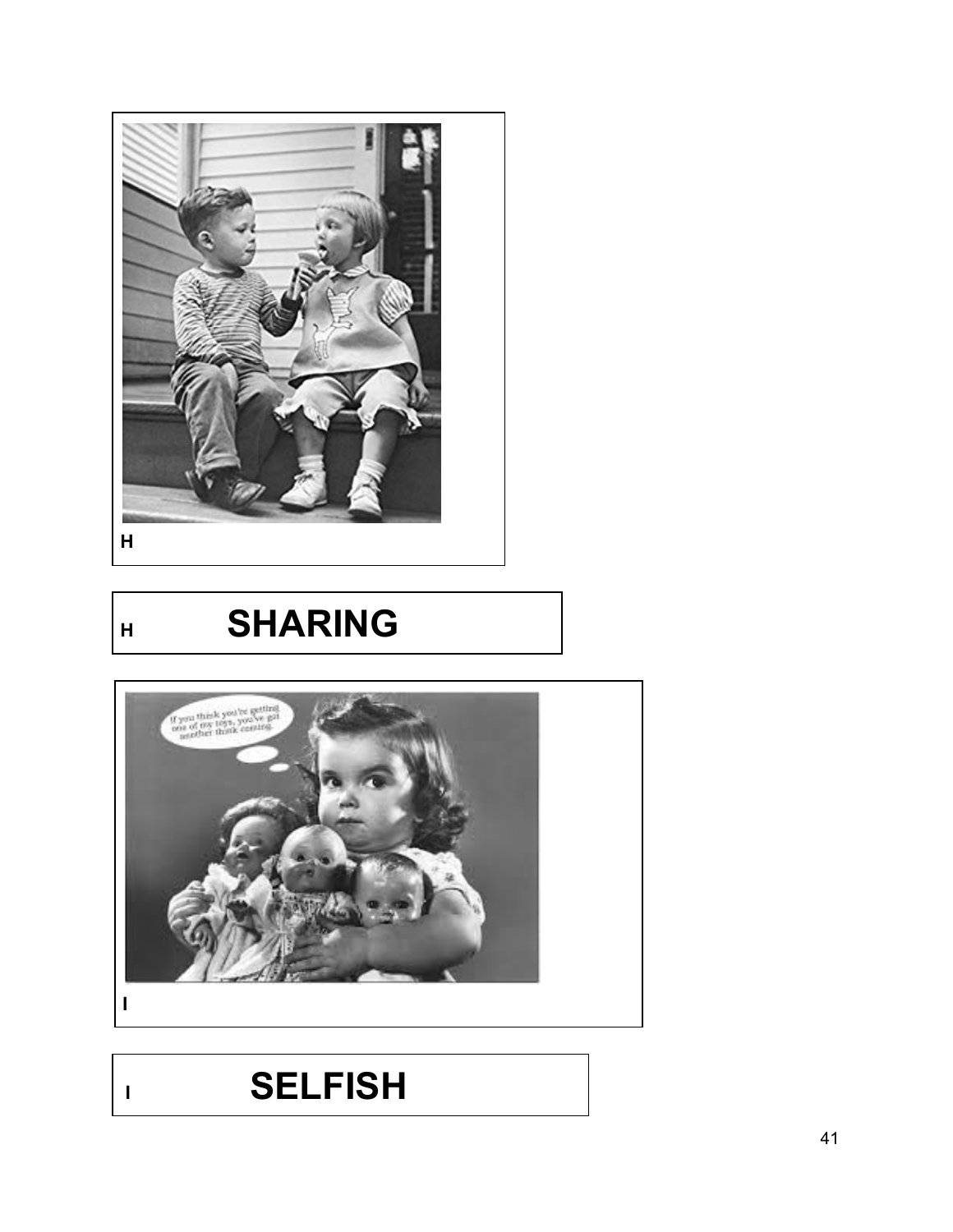

# **<sup>J</sup>ADVENTURESOME**



## **<sup>K</sup>PRAYERFUL**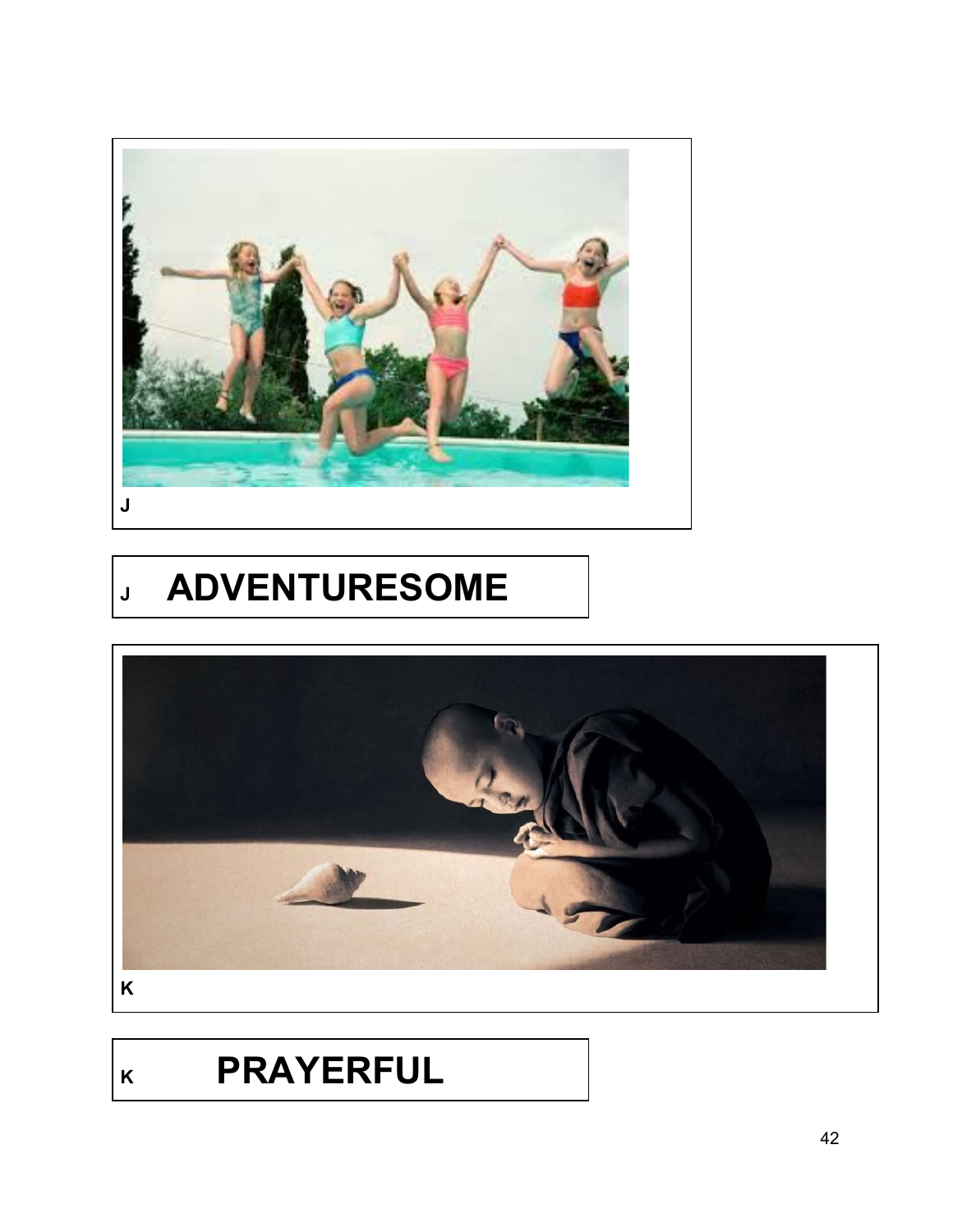

# **<sup>L</sup>DETERMINED**



# **<sup>M</sup>JEALOUS**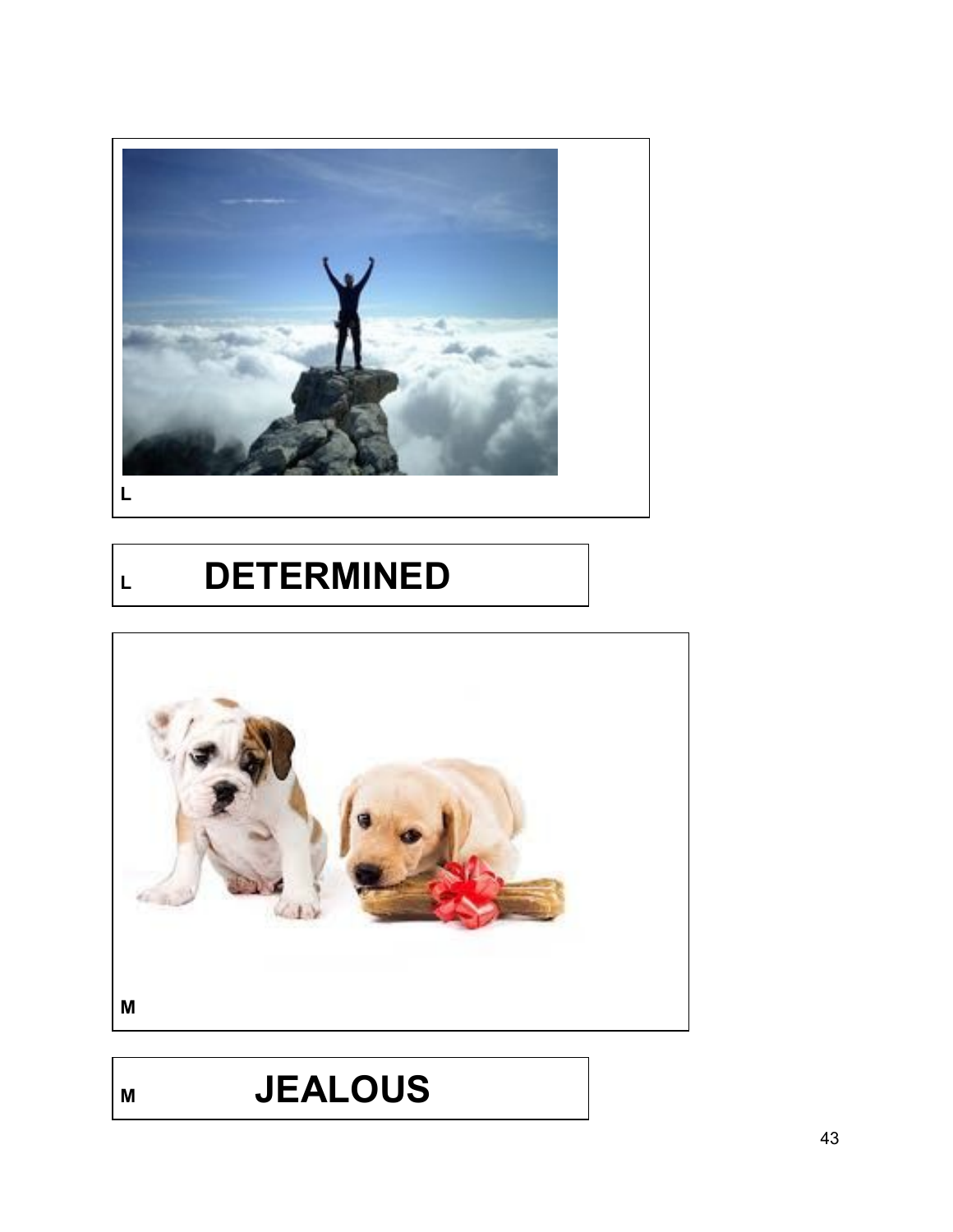

### **NFORGIVING**



## **<sup>O</sup>RESPONSIBLE**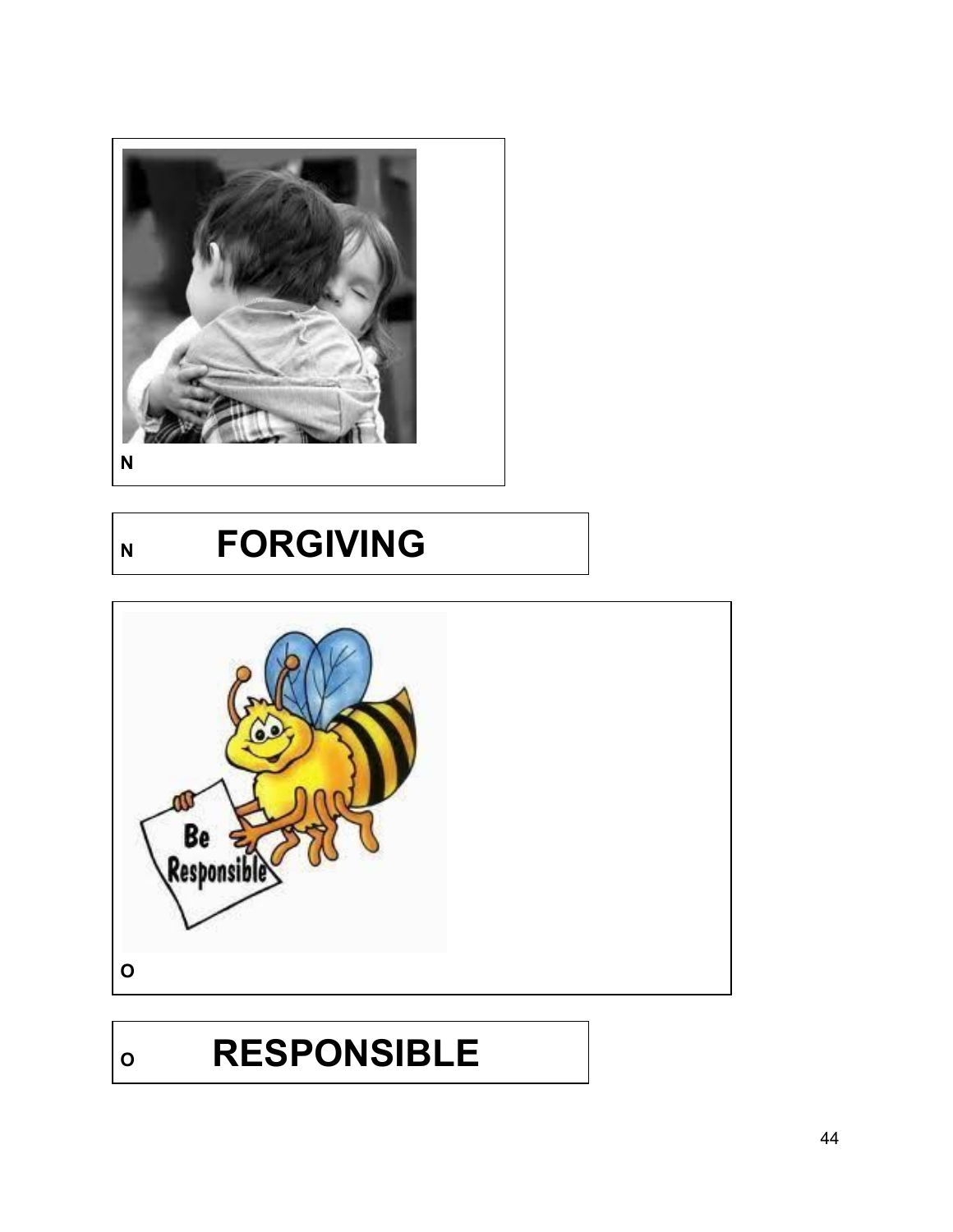

**<sup>P</sup>LAZY**



# **<sup>Q</sup>APOLOGIZING**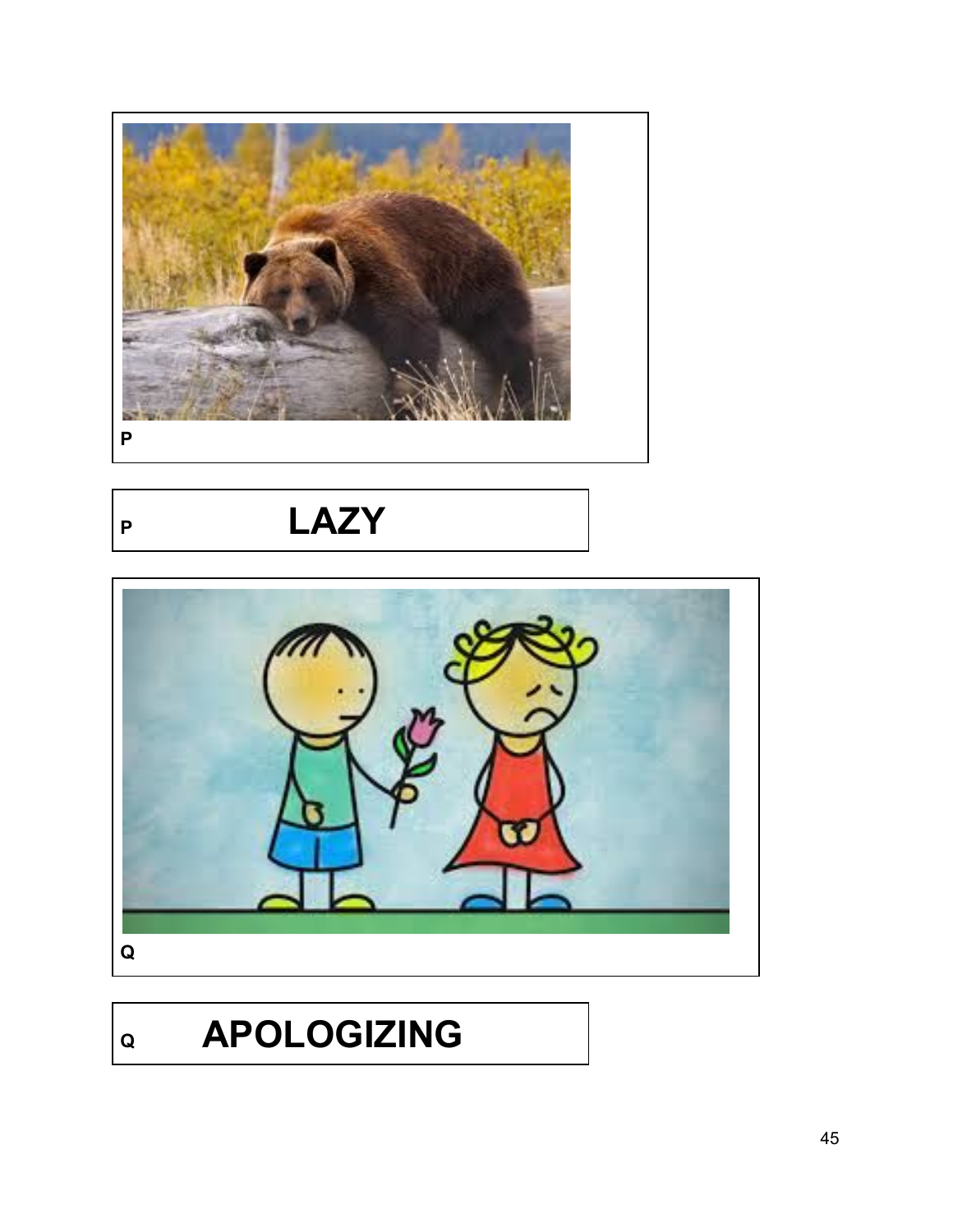

**<sup>R</sup>FRIEND**



# **<sup>S</sup>PATIENT**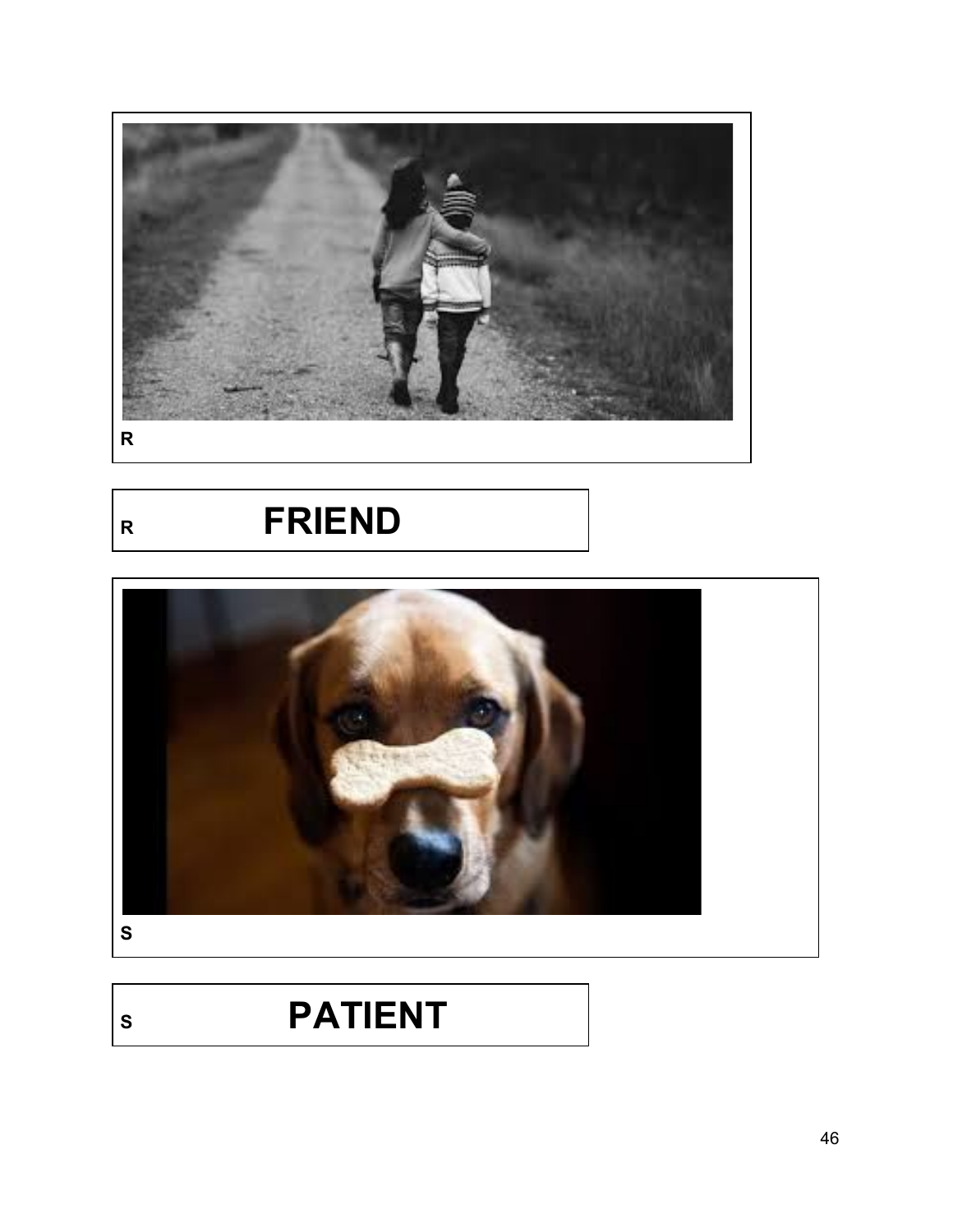

## **<sup>T</sup>IMPATIENT**



# **<sup>U</sup>EXCLUDING**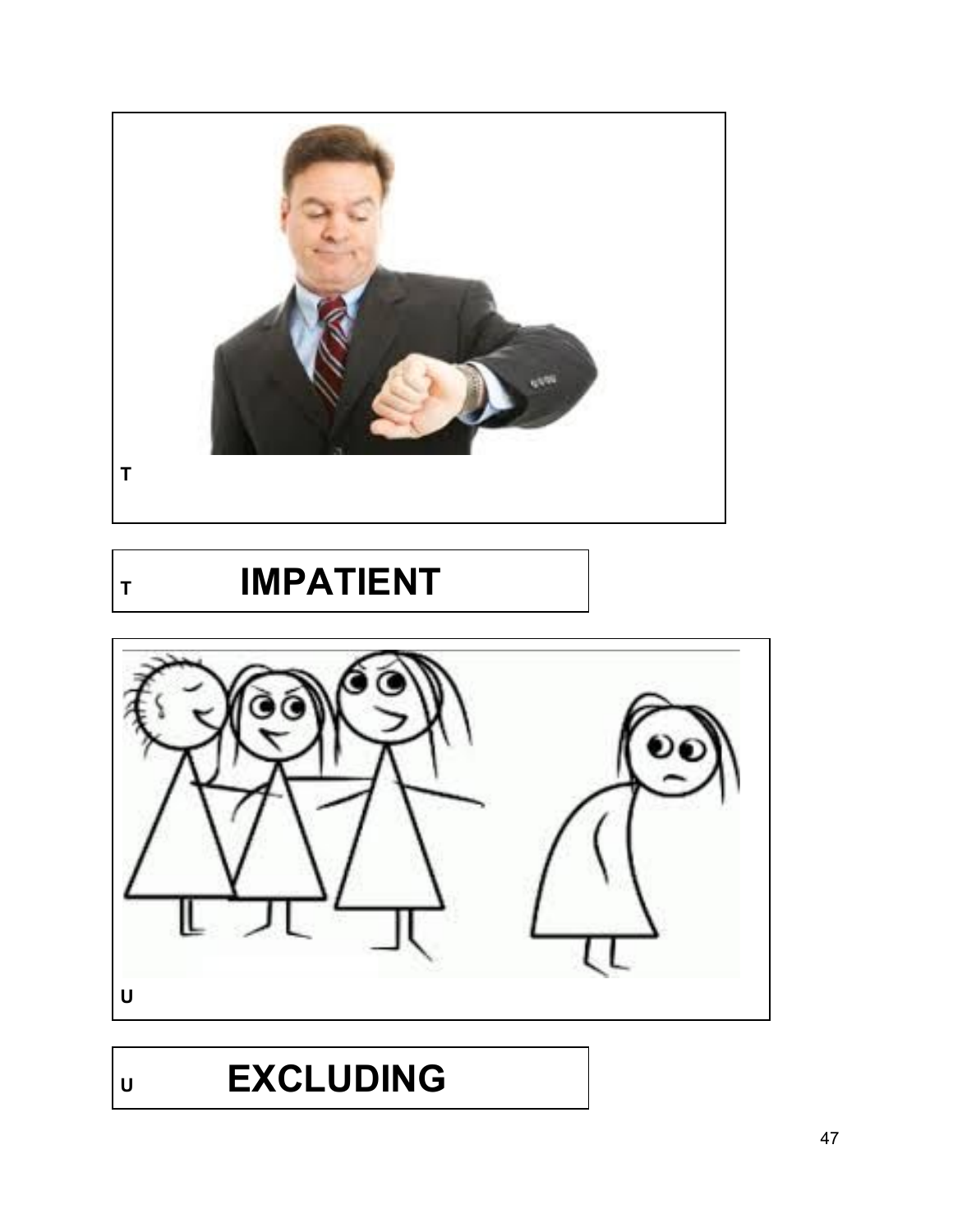

**<sup>V</sup>UNIFYING**



**<sup>W</sup>COMFORTING**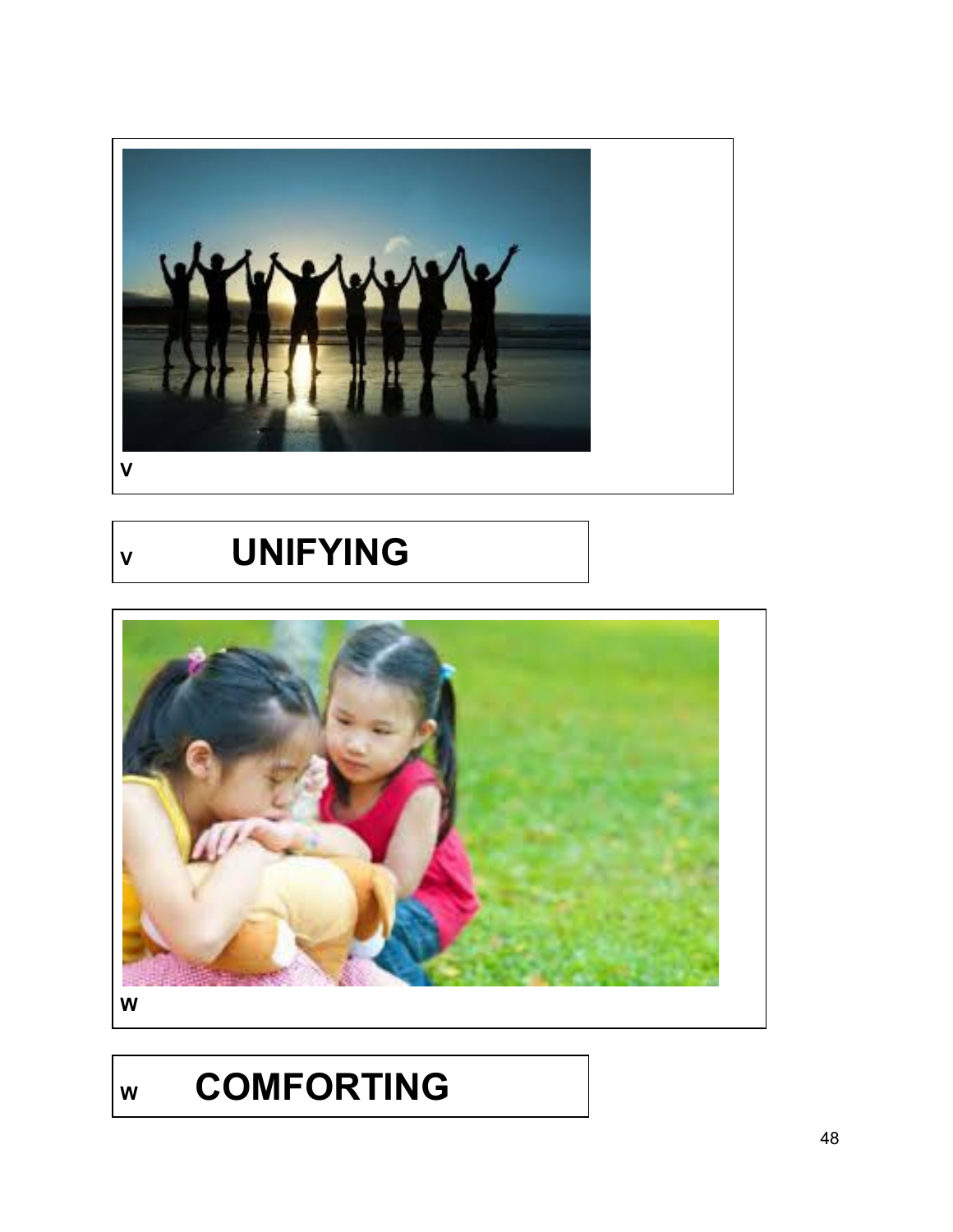# **MY GROWING SELF MOMENTS OF PERFECTION**

# **WORKING ON MY GROWING SELF**

# **MOMENTS OF IMPERFECTION**